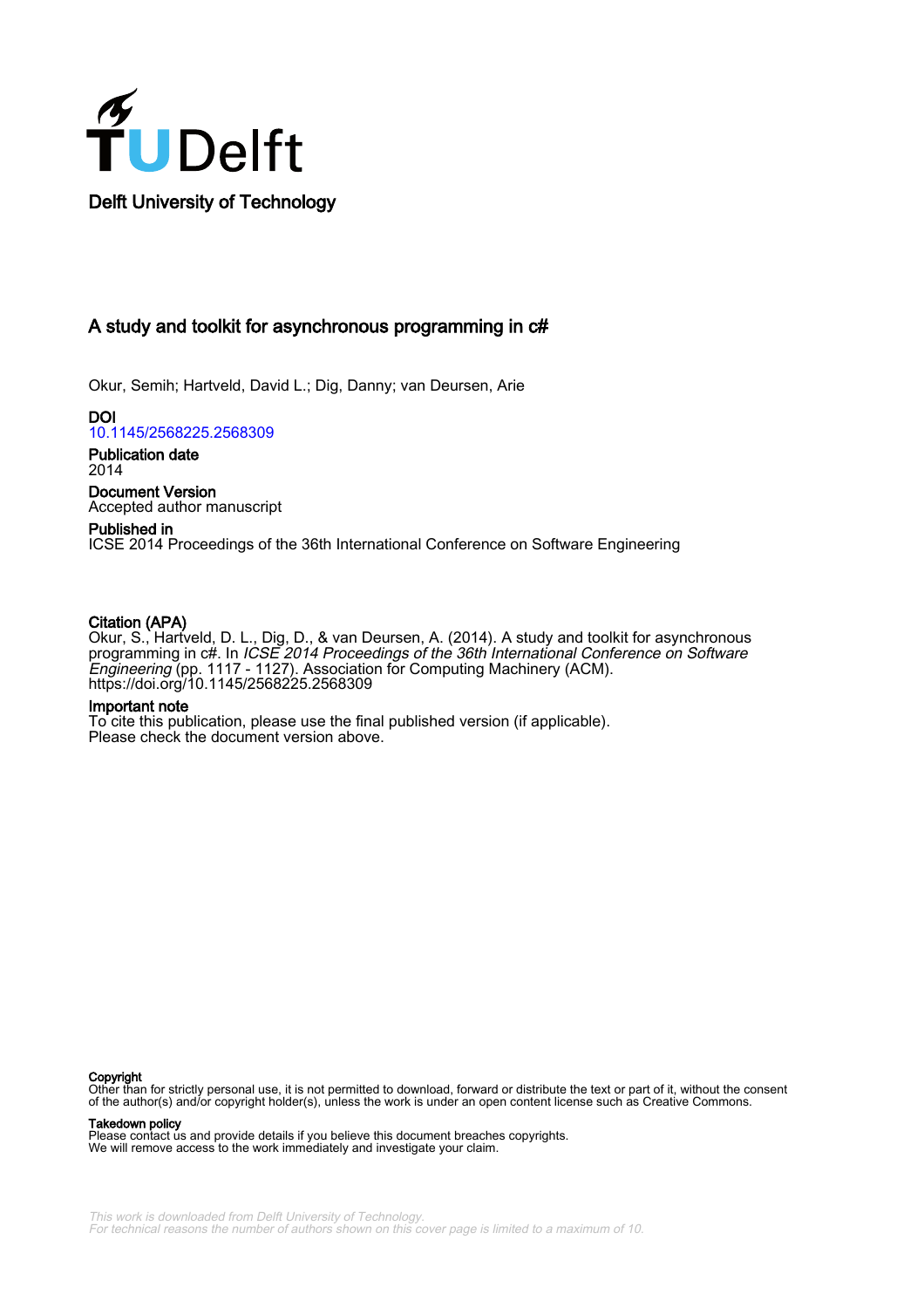Delft University of Technology Software Engineering Research Group Technical Report Series

# A Study and Toolkit for Asynchronous Programming in C#

Semih Okur, David L. Hartveld, Danny Dig and Arie van Deursen

Report TUD-SERG-2013-016



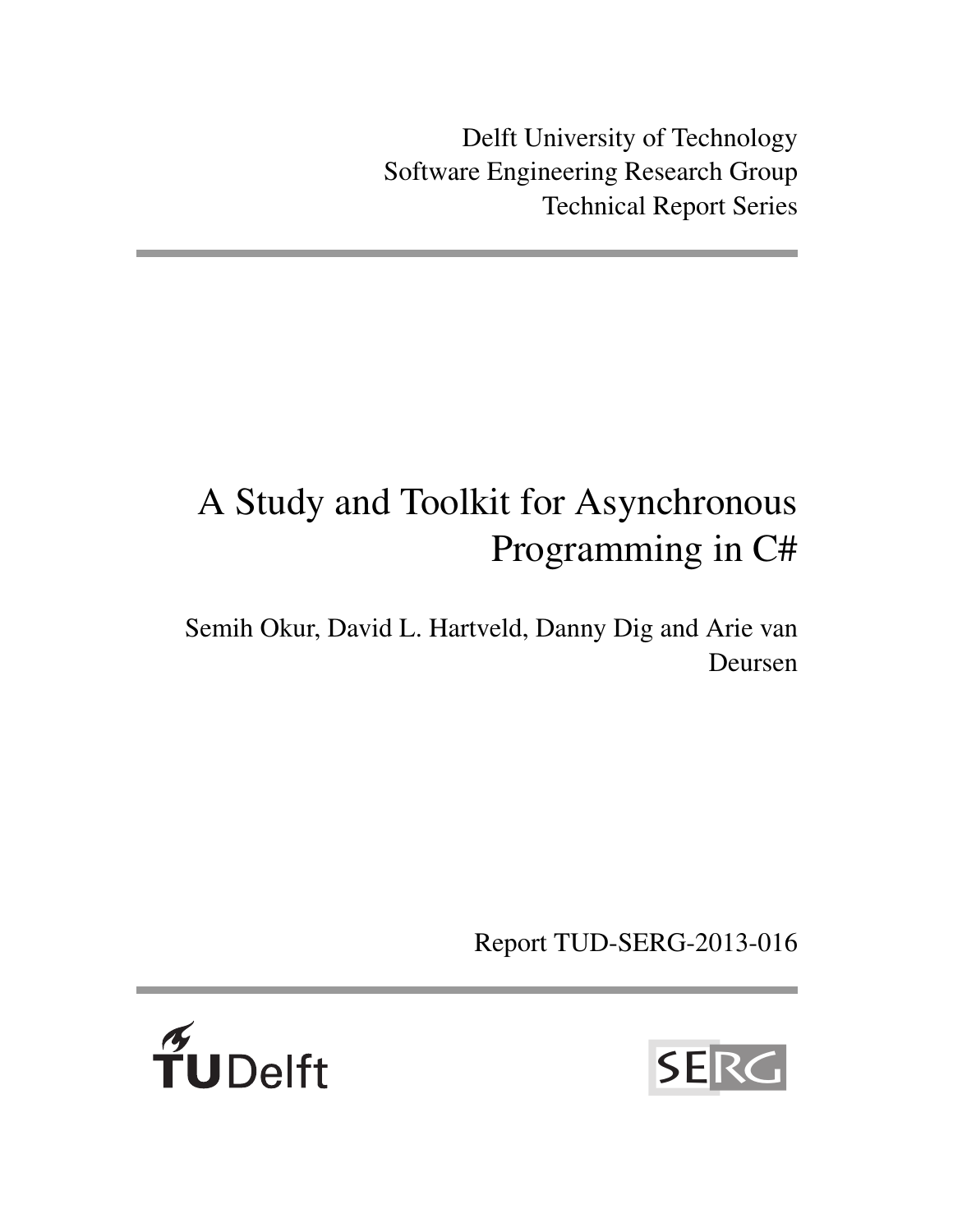# TUD-SERG-2013-016

Published, produced and distributed by:

Software Engineering Research Group Department of Software Technology Faculty of Electrical Engineering, Mathematics and Computer Science Delft University of Technology Mekelweg 4 2628 CD Delft The Netherlands

ISSN 1872-5392

Software Engineering Research Group Technical Reports: http://www.se.ewi.tudelft.nl/techreports/

For more information about the Software Engineering Research Group: http://www.se.ewi.tudelft.nl/

Note: This paper is currently under review.

 c copyright 2013, by the authors of this report. Software Engineering Research Group, Department of Software Technology, Faculty of Electrical Engineering, Mathematics and Computer Science, Delft University of Technology. All rights reserved. No part of this series may be reproduced in any form or by any means without prior written permission of the authors.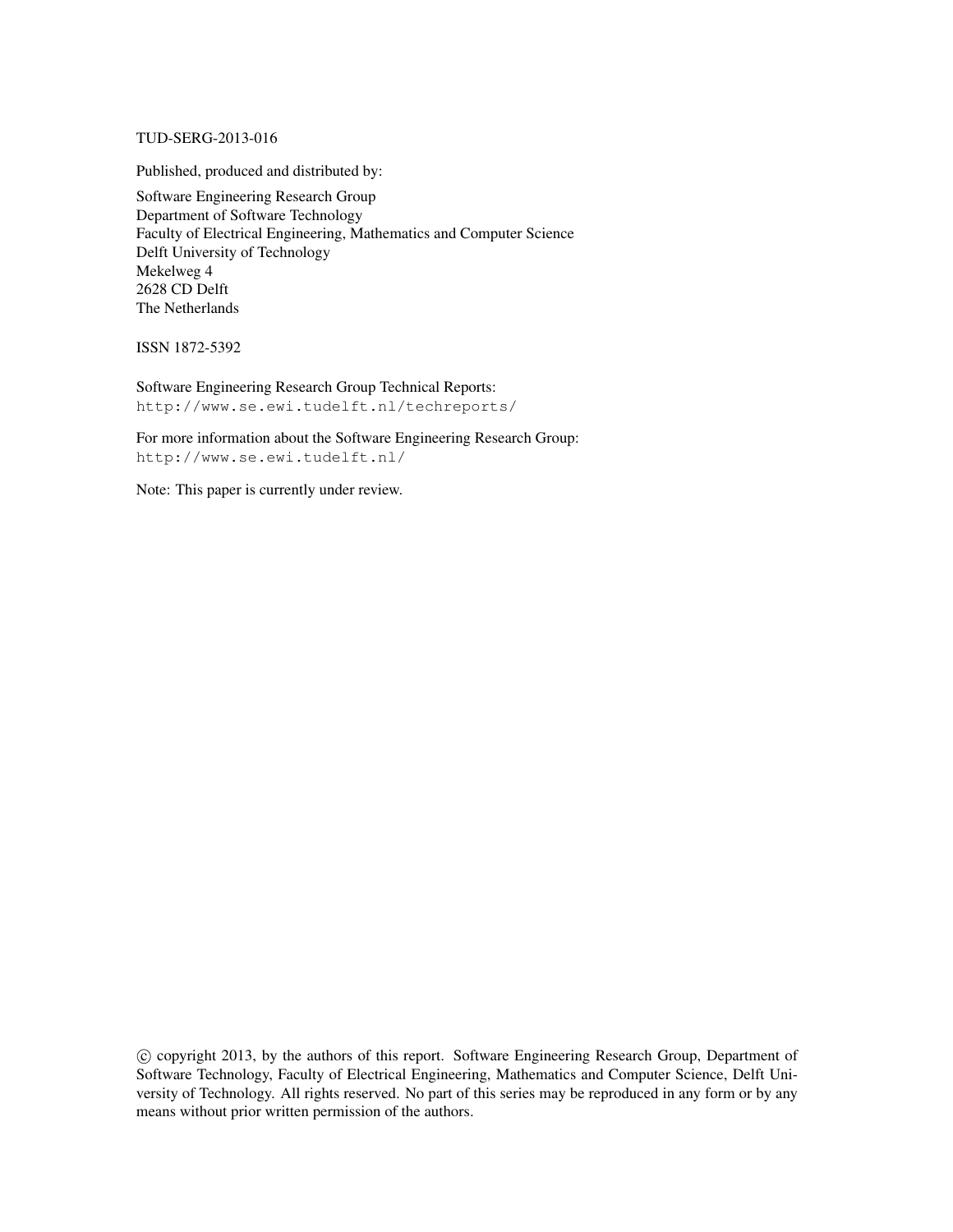# **A Study and Toolkit for Asynchronous Programming in C#**

Semih Okur<sup>1</sup>, David L. Hartveld<sup>2</sup>, Danny Dig<sup>3</sup>, Arie van Deursen<sup>2</sup>

<sup>1</sup>University of Illinois  $2D$ elft University of Technology  $3D$   $3D$ regon State University okur2@illinois.edu d.l.hartveld@student.tudelft.nl digd@eecs.oregonstate.edu arie.vandeursen@tudelft.nl

# ABSTRACT

Asynchronous programming is in demand today, because responsiveness is increasingly important on all modern devices. Yet, we know little about how developers use asynchronous programming in practice. Without such knowledge, developers, researchers, language and library designers, and tool vendors can make wrong assumptions.

We present the first study that analyzes the usage of asynchronous programming in a large experiment. We analyzed 1378 open source Windows Phone (WP) apps, comprising 12M SLOC, produced by 3376 developers. Using this data, we answer 2 research questions about use and misuse of asynchronous constructs. Inspired by these findings, we developed (i) ASYNCIFIER, an automated refactoring tool that converts callback-based asynchronous code to the new async/await; (ii) CORRECTOR, a tool that finds and corrects common misuses of async/await. Our empirical evaluation shows that these tools are (i) applicable and (ii) efficient. Developers accepted 313 patches generated by our tools.

# 1. INTRODUCTION

User interfaces are usually designed around the use of a single user interface (UI) event thread  $[16, 17, 24, 25]$ : every operation that modifies UI state is executed as an event on that thread. The UI "freezes" when it cannot respond to input, or when it cannot be redrawn. It is recommended that long-running CPU-bound or blocking I/O operations execute asynchronously so that the application (app) continues to respond to UI events.

Asynchronous programming is in demand today because responsiveness is increasingly important on all modern devices: desktop, mobile, or web apps. Therefore, major programming languages have APIs that support non-blocking, asynchronous operations (e.g., to access the web, or for file operations). While these APIs make asynchronous programming possible, they do not make it easy.

Asynchronous APIs rely on callbacks. However, callbacks

*ICSE* '14 Hyderabad, India

Copyright 20XX ACM X-XXXXX-XX-X/XX/XX ...\$15.00.

invert the control flow, are awkward, and obfuscate the intent of the original synchronous code [38].

Recently, major languages ( $F#$  [38],  $C#$  and Visual Basic [8] and Scala [7]) introduced async constructs that resemble the straightforward coding style of traditional synchronous code. Thus, they recognize asynchronous programming as a first-class citizen.

Yet, we know little about how developers use asynchronous programming and specifically the new async constructs in practice. Without such knowledge, other developers cannot educate themselves about the state of the practice, language and library designers are unaware of any misuse, researchers make wrong assumptions, and tool vendors do not provide the tools that developers really need. This knowledge is also important as a guide to designers of other major languages (e.g., Java) planning to support similar constructs. Hence, asynchronous programming deserves first-class citizenship in empirical research and tool support, too.

We present the first study that analyzes the usage of asynchronous libraries and new language constructs, async/await in a large experiment. We analyzed 1378 open source Windows Phone (WP) apps, comprising 12M SLOC, produced by 3376 developers. While all our empirical analysis and tools directly apply to any platform app written in  $C#$  (e.g., desktop, console, web, tablet), in this paper we focus on the Windows Phone platform.

We focus on WP apps because we expect to find many exemplars of asynchronous programming, given that responsiveness is critical. Mobile apps can easily be unresponsive because mobile devices have limited resources and have high latency (excessive network accesses). With the immediacy of touch-based UIs, even small hiccups in responsiveness are more obvious and jarring than when using a mouse or keyboard. Some sluggishness might motivate the user to uninstall the app, and possibly submit negative comments in the app store [37]. Moreover, mobile apps are becoming increasingly more important. According to Gartner, by 2016 more than 300 billion apps will be downloaded annually [18].

The goal of this paper is twofold. First, we obtain a deep understanding of the problems around asynchronous programming. Second, we present a toolkit (2 tools) to address exactly these problems. To this end, we investigate 1378 WP apps through tools and by hand, focussing on the following research questions:

**RQ1:** How do developers use asynchronous programming?

**RQ2:** To what extent do developers misuse async/await?

We found that developers heavily use callback-based asyn-

Permission to make digital or hard copies of all or part of this work for personal or classroom use is granted without fee provided that copies are not made or distributed for profit or commercial advantage and that copies bear this notice and the full citation on the first page. To copy otherwise, to republish, to post on servers or to redistribute to lists, requires prior specific permission and/or a fee.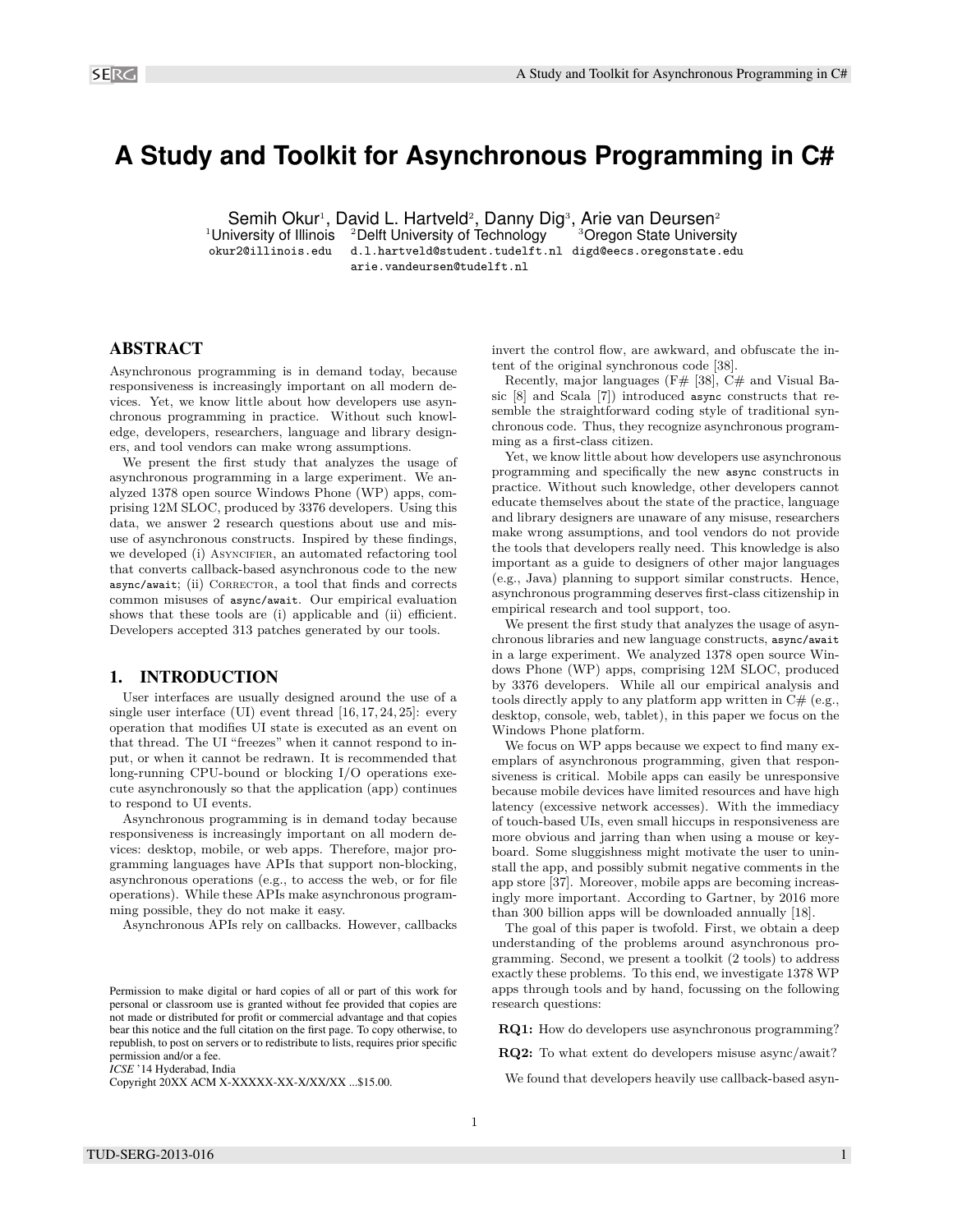chronous idioms. However, Microsoft no longer officially recommends these asynchronous idioms [30] and has started to replace them with new idioms in new libraries (e.g., WinRT). Developers need to refactor callback-based idioms to new idioms that can take advantage of the async/await language constructs. The changes that the refactoring requires are non-trivial, though. For instance, developers have to inspect deep call graphs. Furthermore, they need to be extra careful to preserve the exception-handling. Thus, we implemented the refactoring as an automated tool, ASYNCIFIER.

We also found that nearly half of WP8 apps have started to use the 9-month-old async/await keywords. However, developers misuse async/await in various ways. We define *misuse* as anti-patterns, which hurt performance and might cause serious problems like deadlocks. For instance, we found that 14% of methods that use (the expensive) async/await do this unnecessarily, 19% of methods do not follow an important good practice [22], 1 out of 5 apps miss opportunities in async methods to increase asynchronicity, and developers (almost) always unnecessarily capture context, hurting performance. Thus, we implemented a transformation tool, CORRECTOR, that finds and corrects the misused async/await.

This paper makes the following contributions:

**Empirical Study:** To the best of our knowledge, this is the first large-scale empirical study to answer questions about asynchronous programming and new language constructs, async/await, that will be available soon in other major programming languages. We present implications of our findings from the perspective of four main audiences: developers, language and library designers, researchers, and tool vendors.

**Toolkit:** We implemented the analysis and transformation algorithms to address the challenges (ASYNCIFIER and CORrector).

**Evaluation:** We evaluated our tools by using the code corpus and applied the tools hundreds of times. We show that our tools are highly applicable and efficient. Developers find our transformations useful. Using ASYNCIFIER, we applied and reported refactorings in 10 apps. 9 replied and accepted each one of our 28 refactorings. Using CORRECTOR, we found and reported misuses in 19 apps. 18 replied and accepted each of our 285 patches.

**Outreach:** Because developers learn new language constructs through both positive and negative examples, we designed a website, http://LearnAsync.NET/, to show hundreds of such usages of asynchronous idioms and async/await keywords.

# 2. BACKGROUND

When a button click event handler executes a synchronous long-running CPU-bound or blocking I/O operation, the user interface will freeze because the UI event thread cannot respond to events. Code listing 1 shows an example of such an event handler, method Button\_Click. It uses the GetFromUrl method to download the contents of a URL, and place it in a text box. Because GetFromUrl is waiting for the network operation to complete, the UI event thread is blocked, and the UI is unresponsive.

Keeping UIs responsive thus means keeping the UI event thread free of those long-running or blocking operations. If these operations are executed asynchronously in the background, the foreground UI event thread does not have to **Code 1** Synchronous example

```
1 void Button_Click (...) {<br>2 string contents = GetF
 2 string contents = GetFromUr1 (url)<br>3 textBox.Text = contents:
       text{text} = contents;
 4 }
 5 string GetFromUrl (string url) {<br>6 WebRequest request = WebReque
       WebRequest request = WebRequest. Create (url);
       7 WebResponse response = request . GetResponse ();
 8 Stream stream = response.GetResponseStream ();<br>9 return stream.ReadAsString():
       return stream. ReadAsString ();
10 }
```
busy-wait for completion of the operations. That frees the UI event thread to respond to user input, or redraw the UI: the user will experience the UI to be responsive.

CPU-bound operations can be executed asynchronously by (i) explicitly creating threads, or (ii) by reusing a thread from the thread pool.

I/O operations are more complicated to offload asynchronously. The naive approach would be to just start another thread to run the synchronous operation asynchronously, using the same mechanics as used for CPUbound code. However, that would still block the new thread, which consumes significant resources, hurting scalability.

The solution is to use asynchronous APIs provided by the platform. The .NET framework mainly provides two models for asynchronous programming: (1) the Asynchronous Programming Model (APM), that uses callbacks, and (2) the Task Asynchronous Pattern (TAP), that uses Tasks, which are similar to the concept of *futures* found in many other languages such as Java, Scala or Python.

# 2.1 Asynchronous Programming Model

APM, the Asynchronous Programming Model, was part of the first version of the .NET framework, and has been in existence for 10 years. APM asynchronous operations are started with a Begin method invocation. The result is obtained with an End method invocation. In Code listing 2, BeginGetResponse is such a Begin method, and EndGetResponse is an End method.

BeginGetRepsonse is used to initiate an asynchronous HTTP GET request. The .NET framework starts the I/O operation in the background (in this case, sending the request to the remote web server). Control is returned to the calling method, which can then continue to do something else. When the server responds, the .NET framework will "call back" to the application to notify that the response is ready. EndGetResponse is then used in the callback code to retrieve the actual result of the operation. See Figure 1 for an illustration of this flow of events.

The APM Begin method has two pattern-related parameters. The first parameter is the callback delegate (which is a managed, type-safe equivalent of a function pointer). It can be defined as either a method reference, or a lambda expression. The second parameter allows the developer to pass any single object reference to the callback, and is called state.

The .NET framework will execute the callback delegate on the thread pool once the asynchronous background operation completes. The EndGetResponse method is then used in the callback to obtain the result of the operation, the actual WebResponse.

Note a subtle difference between the synchronous, sequential example in Code listing 1 and the asynchronous, APM-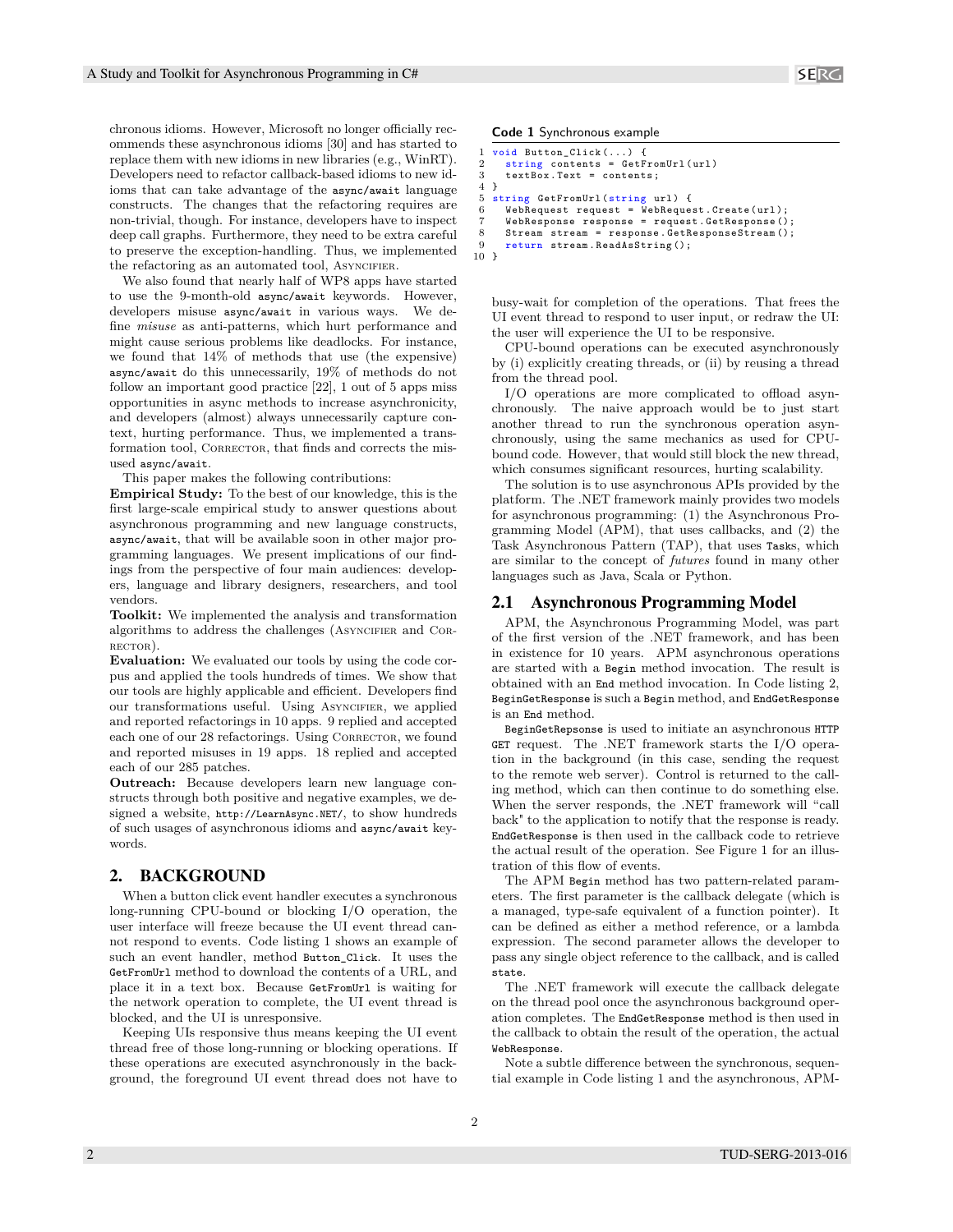```
1 void Button_Click (...)<br>2 GetFromUrl (url);GetFromUrl (url);
 3 }
 4 void GetFromUrl (string url) {<br>5 var request = WebRequest.Cr
 5 var request = WebRequest. Create (url);<br>6 request. BeginGetResponse (Callback, re
 6 request . BeginGetResponse ( Callback , request );
 \begin{array}{cc} 7 & \text{ } \\ 8 & \text{ } \text{ } \\ \end{array}8 void Callback ( IAsyncResult asyncResult ) {
        var request = (WebRequest) asyncResult . AsyncState;
10 var response = request. EndGetResponse (asyncResult);<br>11 var stream = response. getResponseStream ():
11 var stream = response .getResponseStream ();<br>12 var content = stream ReadAsString ():
12 var content = stream. ReadAsString();<br>13 Dispatcher. BeginInvoke(() => {
13 Dispatcher. BeginInvoke (() => {<br>14 textBox. Text = content:
14 textBox. Text = content;<br>15 }):
        \}:
16 }
```


Figure 1: Where is callback-based APM code executing?

based example in Code listing 2. In the synchronous example, the Button\_Click method contains the UI update (setting the download result as contents of the text box). However, in the asynchronous example, the final callback contains an invocation of Dispatcher.BeginInvoke(...) to change context from the thread pool to the UI event thread.

#### 2.2 Task-based Asynchronous Pattern

TAP, the Task-based Asynchronous Pattern, provides for a slightly different approach. TAP methods have the same base operation name as APM methods, without 'Begin' or 'End' prefixes, and instead have an 'Async' suffix. The API consists of methods that start the background operation and return a Task object. The Task represents the operation in progress, and its future result.

The Task can be (1) queried for the status of the operation, (2) synchronized upon to wait for the result of the operation, or (3) set up with a continuation that resumes in the background when the task completes (similar to the callbacks in the APM model).

# 2.3 Drawbacks of APM and plain TAP

Using APM and plain TAP directly has two main drawbacks. First, the code that must be executed after the asynchronous operation is finished, must be passed explicitly to the Begin method invocation. For APM, even more scaffolding is required: The End method must be called, and that usually requires the explicit passing and casting of an 'async state' object instance - see Code listing 2, lines 9-10. Second, even though the Begin method might be called from the UI event thread, the callback code is executed on a thread pool thread. To update the UI after completion of the asyn-

**Code 3** TAP & async/await-based example

```
1 async void Button_Click (...)<br>2 var content = await GetFro
 2 var content = \frac{1}{2} var content = content :<br>3 textBox Text = content :
       textBox. Text = content;
 4 }
5 async Task < string > GetFromUrlAsync (string url) {<br>6 var request = WebRequest. Create (url):
       var request = WebRequest. Create (url);
       7 var response = await request . GetResponseAsync ()
 8 . ConfigureAwait (false);<br>9 var stream = response.GetResponseStream():
       var stream = response. GetResponseStream ();
10 return stream . ReadAsString ();
11 }
```
chronous operation from the thread pool thread, an event must be sent to the UI event thread explicitly - see Code listing 2, line 13-15.

# 2.4 Pause'n'play with async & await

To solve this problem, the async and await keywords have been introduced. When a method has the async keyword modifier in its signature, the await keyword can be used to define pausing points. When a Task is awaited in an await expression, the current method is paused and control is returned to the caller. When the await'ed Task's background operation is completed, the method is resumed from right after the await expression. Code listing 3 shows the TAP- & async/await-based equivalent of Code listing 2, and Figure 2 illustrates its flow of execution.

The code following the await expression can be considered a continuation of the method, exactly like the callback that needs to be supplied explicitly when using APM or plain TAP. Methods that have the async modifier will thus run synchronously up to the first await expression (and if it does not have any, it will complete synchronously). Merely adding the async modifier does not magically make a method be asynchronously executed in the background.



Figure 2: Where is the async/await code executing?

#### 2.5 Where is the code executing?

There is one important difference between async/await continuations, and APM or plain TAP callback continuations: APM and plain TAP always execute the callback on a thread pool thread. The programmer needs to explicitly schedule a UI event to interface with the UI, as shown in Code listing 2 and Figure 1.

In async/await continuations, the await keyword, by default, captures information about the thread in which it is executed. This captured context is used to schedule execution of the rest of the method in the same context as when the asynchronous operation was called. For example, if the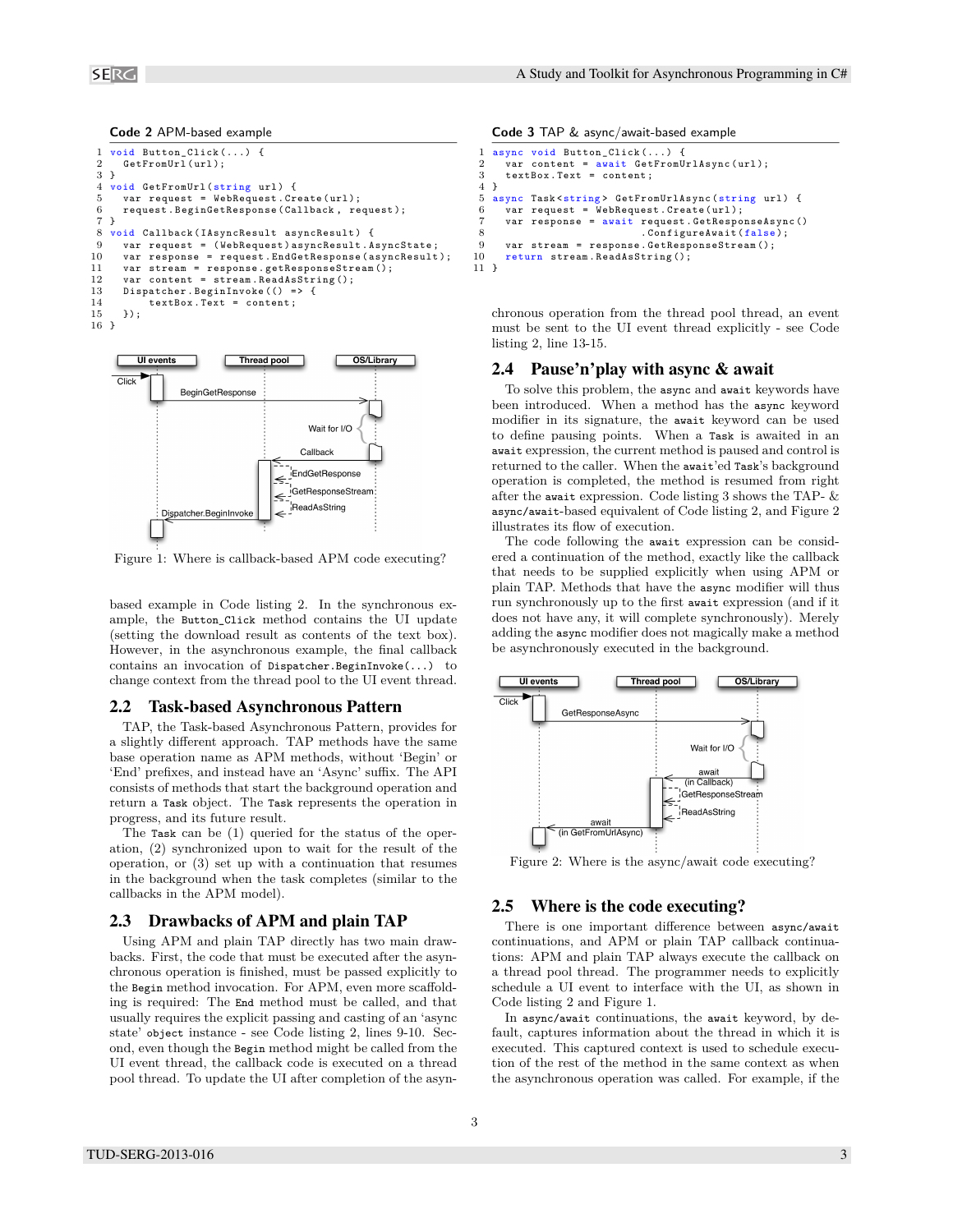await keyword is encountered in the UI event thread, it will capture that fact. Once the background operation is completed, the continuation of the rest of the method is scheduled back onto the UI event thread. This behavior allows the developer to write asynchronous code in a sequential manner. See Code listing 3 for an example.

Comparing the code examples in listings 1 and 3 will show that the responsive version based on TAP  $\&$  async/await only slightly differs from the sequential version. It is readable in a similar fashion, and even the UI update (setting the contents of the text box) is back at its original place.

By default, await expressions capture the current context. However, it is not always needed to make the expensive context switch back to the original context. To forestall a context switch, an await'ed Task can be set to ignore capturing the current context by using ConfigureAwait(false). In Code listing 3, in GetFromUrlAsync, none of the statements following the await expressions require access to the UI. Hence, the await'ed Task is set with ConfigureAwait(false). In Button\_Click, the statement following await GetFromUrlAsync(url) does need to update the UI. So that await expression should capture the original context, and the task should not be set up with ConfigureAwait(false).

# 3. RESEARCH QUESTIONS

We are interested in assessing the usage of state of the art asynchronous programming in real world WP apps.

# 3.1 Methodology

*Corpus of Data:* We chose Microsoft's CodePlex [11] and GitHub [19] as sources of the code corpus of WP apps. According to a recent study [27], most  $C#$  apps reside in these two repositories. We developed WPCOLLECTOR to create our code corpus. It is available online [10] for reuse by other researchers.

We used WPCOLLECTOR to download all recently updated WP apps which have a WP-related signature in their project files. It ignores (1) apps without commits since 2012, and (2) apps with less than 500 non-comment, non-blank lines of code (SLOC). The latter "toy apps" are not representative of production code.

WPCollector makes as many projects compilable as possible (e.g. by resolving-installing dependencies), because the Roslyn APIs that we rely on (see Analysis Infrastructure) require compilable source code.

WPCOLLECTOR successfully downloaded and prepared 1378 apps, comprising 12M SLOC, produced by 3376 developers, which we all used in our analysis, without sampling.

WP7, released in October 2010, is targeted by 1115 apps. WP8, released in October 2012, is targeted by 349 apps. 86 apps target both platforms, because WP8 apps cannot run on WP7 devices.

*Analysis Infrastructure:* We developed AsyncAnalyzer to perform the static analysis of asynchronous programming construct usage. We used Microsoft's recently released Roslyn [31] SDK, which provides an API for syntactic and semantic program analysis, AST transformations and editor services in Visual Studio. Because the publicly available version of Roslyn is incomplete and does not support the async/await keywords yet, we used an internal build obtained from Microsoft.

We executed AsyncAnalyzer over each app in our corpus.

WP7 WP8 App App%  $\#$  App App% I/O APM 1028 242 22% 217 65 19%  $I/O$  TAP  $\begin{array}{|c|c|c|c|c|c|c|c|c|} \hline 123 & 23 & 2\% & 269 & 57 & 16\% \hline \end{array}$ New Thread | 183 92 8% | 28 24 7% BG Worker 149 73 6% 11 6 2% ThreadPool 386 103 9% 52 24 7%

Table 1: Usage of asynchronous idioms. The three columns per platform show the total number of idiom instances, the total number of apps with instances of the idiom, and the percentage of apps with instances of the idiom.

New Task | 51 11 1% | 182 28 8%

For each of these apps, it inspects the version from the main development branch as of August 1st, 2013. We developed a specific analysis to answer each research question.

# 3.2 How do developers use asynchronous programming?

*Asynchronous APIs:* We detected all APM and TAP methods that are used in our code corpus as shown in Table 1. Because in WP7 apps, TAP methods are only accessible via additional libraries, Table 1 tabulates the usage statistics for WP7 and WP8 apps separately. The data shows that APM is more popular than TAP for both WP7 and WP8.

We also manually inspected all APM and TAP methods used and categorized them based on the type of I/O operations: network (1012), file system (310), database (145), user interaction (102) and other I/O (e.g. speech recognition) (68). We found that asynchronous operations are most commonly used for network operations.

There are two ways to offload CPU-bound operations to another thread: by creating a new thread, or by reusing threads from the thread pool. Based on C# books and references [1], we distinguish 3 different approaches developers use to access the thread pool: (1) the BackgroundWorker class, (2) accessing the ThreadPool directly, and (3) creating Tasks. Table 1 tabulates the usage statistics of all these approaches. Because Task is only available in WP7 apps by using additional libraries, the table shows separate statistics for WP7 and WP8 apps. The data shows that Task is used significantly more in WP8 apps, most likely because of availability in the core platform.

*Language Constructs:* async/await have become accessible for WP development in last quarter of 2012. While they are available by default in WP8, WP7 apps have to the reference Microsoft.Bcl.Async library to use them.

We found that 45% (157) of WP8 apps use async/await keywords. While nearly half of all WP8 apps have started to use the new 9-month-old constructs, only 10 WP7 apps use them. In these 167 apps, we found that there are 2383 async methods that use at least one await keyword in their method body. An async method has 1.6 await keywords on average, meaning that async methods call other async methods.

 $\overline{a}$ *Callback-based APM is the most widely used idiom. While nearly half of all WP8 apps have started to use async/await, only 10 WP7 apps use them.*

 $\overline{\phantom{0}}$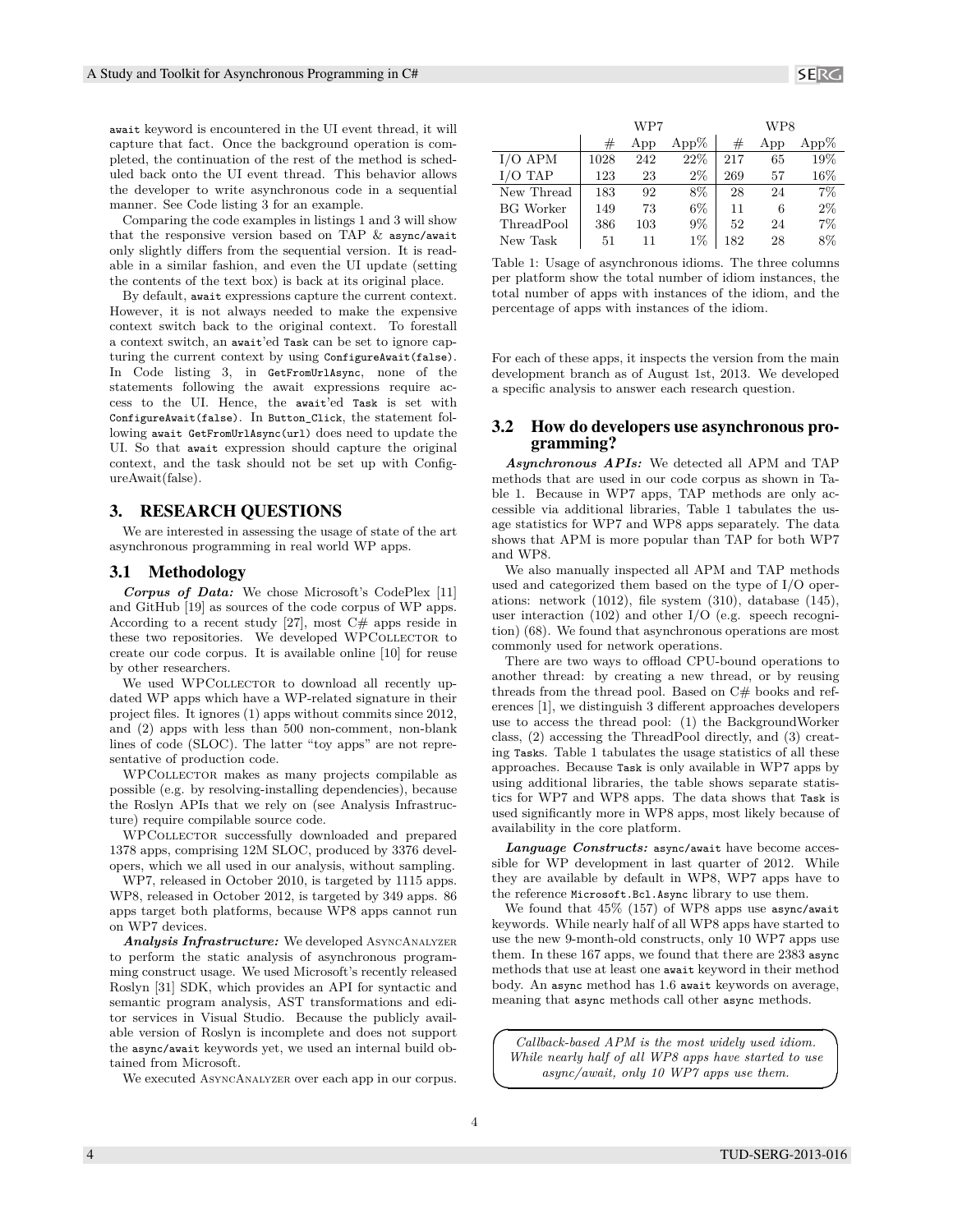#### 3.3 Do developers misuse async/await?

Because async/await are relatively new language constructs, we have also investigated how developers misuse these constructs. We define misuse as anti-patterns which hurt performance and might cause serious problems like deadlocks. We detected the following typical misusage idioms.

#### *3.3.1 Fire & Forget methods*

799 of 2382 async/await methods are "fire&forget", which return void. Unless a method is only called as a UI event handler, it must be awaitable. Otherwise, it is a code smell because it complicates control flow and makes error detection & correction difficult. Exceptions in fire&forget methods cannot be caught in the calling method, causing termination of the app. Instead, they should return Task which does not force the method to return anything; but it enables easier error-handling, composability, and testability.

However, we found that only 339 out of these 799 async void methods are event handlers. It means that 19% of all async methods (460 out of 2383) are not following this important practice [22].

**One in five async methods violate the principle that an async method should be awaitable unless it is the top level event handler.**

#### *3.3.2 Unnecessary async/await methods*

Consider the example from "Cimbalino Windows Phone Toolkit" [3]:

public async Task < Stream > OpenFileForReadAsync (...) {

#### return await Storage . OpenStreamForReadAsync ( path ); }

The OpenStream method is a TAP call, which is awaited in the OpenFile method. However, there is no need to await it. Because there is no statement after the await expression except for the return, the method is paused without reason: the Task that is returned by Storage.OpenStream can be immediately returned to the caller. The snippet below behaves exactly the same as the one above:

```
public Task < Stream > OpenFileForReadAsync (...)
{
```
#### return Storage . OpenStreamForReadAsync ( path ); }

It is important to detect this kind of misuse. Adding the async modifier comes at a price: the compiler generates some code in every async method.

We discovered that in 26% of the 167 apps, 324 out of all async 2383 methods unnecessarily use async/await. **There is no need to use async/await in 14% of all async methods.**

#### *3.3.3 Long-running operations under async methods*

We also noticed that developers use some potentially long running operations under async methods even though there are corresponding asynchronous versions of these methods in .NET or third-party libraries. Consider the following example from indulged-flickr [15], a Flickr:

```
public async void GetPhotoStreamAsync (...)
{
  var response = await DispatchRequest (...);
  using (StreamReader reader = new StreamReader (...))
  {
    string jsonString = reader . ReadToEnd ();
  }
}
```
The developer might use await ReadToEndAsync() instead of the synchronous ReadToEnd call, especially if the stream is expected to be large.

In the example below from iRacerMotionControl [23], the situation is more severe.

```
private async void BT2Arduino_Send ( string WhatToSend )
{
  ...
await BTSock . OutputStream . WriteAsync ( datab );
  txtBTStatus.Text<sup>2</sup> = "sent";
  System . Threading . Thread . Sleep (5000);
```

```
....
}
```
}

}

...

The UI event thread calls BT2Arduino\_Send, which blocks the UI thread by busy-waiting for 5 seconds. Instead of using the blocking Thread.Sleep method, the developer should use the non-blocking Task.Delay(5000) method call to preserve similar timing behavior, and await it to prevent the UI to freeze for 5 seconds.

We found 115 instances of potentially long-running operations in 22% of the 167 apps that use async/await. **1 out of 5 apps miss opportunities in at least one async method to increase asynchronicity**.

### *3.3.4 Unnecessarily capturing context*

async/await introduce new risks if the context is captured without specifying ConfigureAwait(false). For example, consider the following example from adsclient [2]: void GetMessage ( byte [] response ) {

...

```
ReceiveAsync ( response ). Wait ();
...
```
async Task <bool> ReceiveAsync (byte [] message) {

```
return await tcs . Task ;
```
If GetMessage is called from the UI event thread, the thread will wait for completion of ReceiveAsync because of the Wait call. When the await completes in ReceiveAsync, it attempts to execute the remainder of the method within the captured context, which is the UI event thread. However, the UI event thread is already blocked, waiting for the completion of ReceiveAsync. Therefore, a deadlock occurs.

To prevent the deadlock, the developer needs to set up the await expression to use ConfigureAwait(false). Instead of attempting to resume the ReceiveAsync method on the UI event thread, it now resumes on the thread pool, and the blocking wait in GetMessage does not cause a deadlock any more. In the example above, although ConfigureAwait(false) is a solution, we fixed it by removing await because it was also an instance of unnecessary async/await use. The developer of the app accepted our fix as a patch.

We found 5 different cases for this type of deadlock which can happen if the caller method executes on UI event thread.

Capturing the context can also cause another problem: it hurts performance. As asynchronous GUI applications grow larger, there can be many small parts of async methods all using the UI event thread as their context. This can cause sluggishness as responsiveness suffers from thousands of paper cuts. It also enables a small amount of parallelism: some asynchronous code can run in parallel with the UI event thread instead of constantly badgering it with bits of work to do.

To mitigate these problems, developers should await the Task with ConfigureAwait(false) whenever they can. If the statements after the await expression do not update the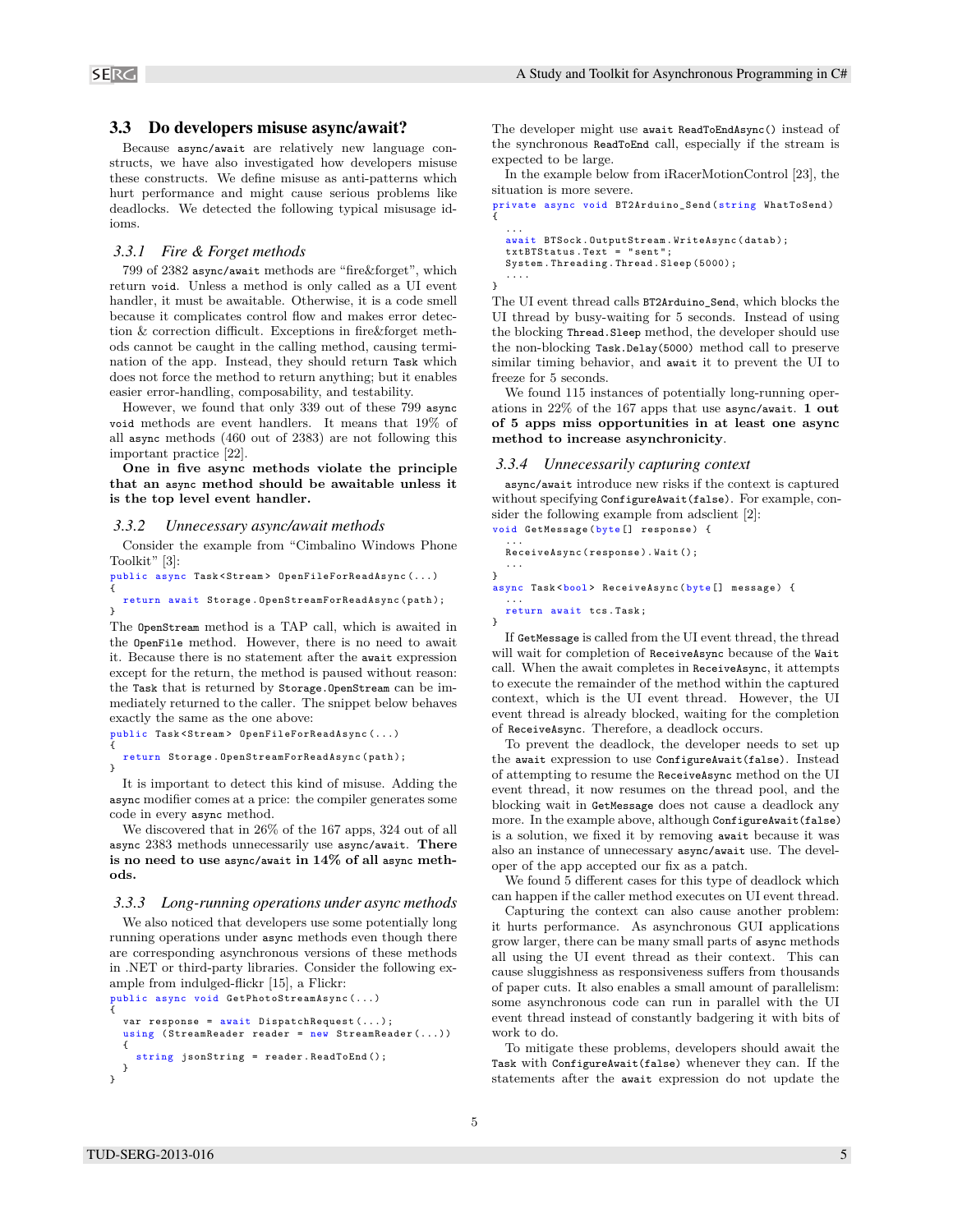UI, ConfigureAwait(false) must be set. Detecting this misuse is important because using ConfigureAwait(false) might prevent future bugs like deadlocks and improve the performance.

1786 out of 2383 async methods do not update GUI elements in their call graph after await expressions. We found that ConfigureAwait(false) is used in only 16 out of these 1786 async methods in await expressions. All 1770 other async methods should have used ConfigureAwait(false). **99% of the time, developers did not use ConfigureAwait(false) where this was needed.**

|                             | Table 3: Statistics of async/await Misuses |            |         |  |  |  |  |  |
|-----------------------------|--------------------------------------------|------------|---------|--|--|--|--|--|
| Misuse                      | #                                          | $Method\%$ | $App\%$ |  |  |  |  |  |
| $(1)$ Fire&Forget           | 460                                        | 19%        | 76%     |  |  |  |  |  |
| $(2)$ Unneces. Async        | 324                                        | 14%        | 26%     |  |  |  |  |  |
| $(3) Potential$ LongRunning | 115                                        | 5%         | 22%     |  |  |  |  |  |
| $(4)$ Unneces. Context      | 1770                                       | 71%        | 86%     |  |  |  |  |  |

# 4. TOOLKIT

Based on our findings, we developed a two-fold approach to support the developer:  $(1)$  ASYNCIFIER, a refactoring tool to upgrade legacy callback-based APM code to take advantage of async/await construct (see section 4.1) and (2) Cor-RECTOR, a tool for detecting and fixing misuses of async/await in code (see Section 4.2).

ASYNCIFIER helps the developer in two ways: (1) the code is upgraded without errors, retaining original behavior, and (2) it shows how to correctly use the async/await keywords in production code. If the developer manually introduces async/await, CORRECTOR will help in finding and removing misuses.

# 4.1 Refactoring APM to async & await

#### *4.1.1 Challenges*

There are three main challenges that make it hard to execute the refactoring quick and flawlessly by hand. First, the developer needs to understand if the APM instance is a candidate for refactoring based on the preconditions in Section 4.1.2. Second, he must transform the code while retaining the original behavior of the code - both functionally and in terms of scheduling. This is non-trivial, especially in the presence of (1) exception handling, and (2) APM End methods that are placed deeper in the call graph.

#### *Exception handling*

The refactoring from APM to async/await should retain the functional behavior of the original program, both in the normal case and under exceptional circumstances. In 52% of all APM instances, try-catch blocks are in place to handle those exceptions. The try-catch blocks surround the End method invocation, which throws an exception if the background operation results in an exceptional circumstance. These catch blocks can contain business logic: for example, a network error sometimes needs to be reported to the user ("Please check the data or WiFi connection"). Code listing 4 shows such an example.

The naive approach to introducing async/await is to replace the Begin method invocation with an invocation to the corresponding TAP method, and await the result immediately. However, the await expression is the site that can **Code 4** EndGetResponse in try-catch block

```
void Button Click (...)
  WebRequest request = WebRequest. Create (url);
  request . BeginGetResponse ( Callback , request );
}
void Callback ( IAsyncResult ar ) {
  WebRequest request = ( WebRequest ) ar . AsyncState ;
  try {
    var response = request . EndGetResponse ( ar );
    // Do something with successful response
  } catch ( WebException e) {
    // Error handling
  }
}
```

|  |  |  | Code 5 EndGetResponse on longer call graph path |  |  |  |  |  |
|--|--|--|-------------------------------------------------|--|--|--|--|--|
|--|--|--|-------------------------------------------------|--|--|--|--|--|

```
✦
void IntermediateMethod ( IAsyncResult result ,
      void Button_Click (...) {
WebRequest request = WebRequest . Create ( url ) ;
        request . BeginGetResponse ( ar = > {
           IntermediateMethod (ar, request);
        }, null );
      }
           WebRequest request) {
        var response = GetResponse ( request , result );
        // Do something with response
      }
      WebResponse GetResponse ( WebRequest request ,
           IAsyncResult result) {
        return request . EndGetResponse ( result );
      }
```
throw the exception when the background operation failed. Thus, the exception would be thrown at a different site, and this can drastically change behavior. By introducing the await expression as replacement of the End method call at the exact same place, existing exception handling will work exactly as it did before. This is not a non-trivial insight for developers, because online examples of async/await only show the refactoring for extremely simple cases, where this is not a concern.

#### *Hidden End methods*

The developer needs to take even more care when the End method is not immediately called in the callback lambda expression, but is 'hidden' deeper down the call chain. In that case, the Task instance must be passed down to where the End method invocation was to retain exceptional behavior. This requires an inter-procedural analysis of the code: each of the methods, through which the IAsyncResult 'flows', must be refactored, which makes the refactoring more tedious. The developer must trace the call graph of the callback to find the End method call, and in each encountered method: (1) replace the IAsyncResult parameter with a Task<T> parameter (with T being the return type of the TAP method, (2) replace the return type R with async Task<R>, or void with async void or async Task, and (3) introduce ConfigureAwait(false) at each await expression. As shown in the results of the empirical study, when its presence is critical to retain UI responsiveness, developers almost never use ConfigureAwait(false) where it should be used. Code listing 5 shows such an example.

#### *4.1.2 Algorithm precondition*

An invocation of a Begin method is a candidate for refactoring to async/await based constructs, if it adheres to the following preconditions and restrictions: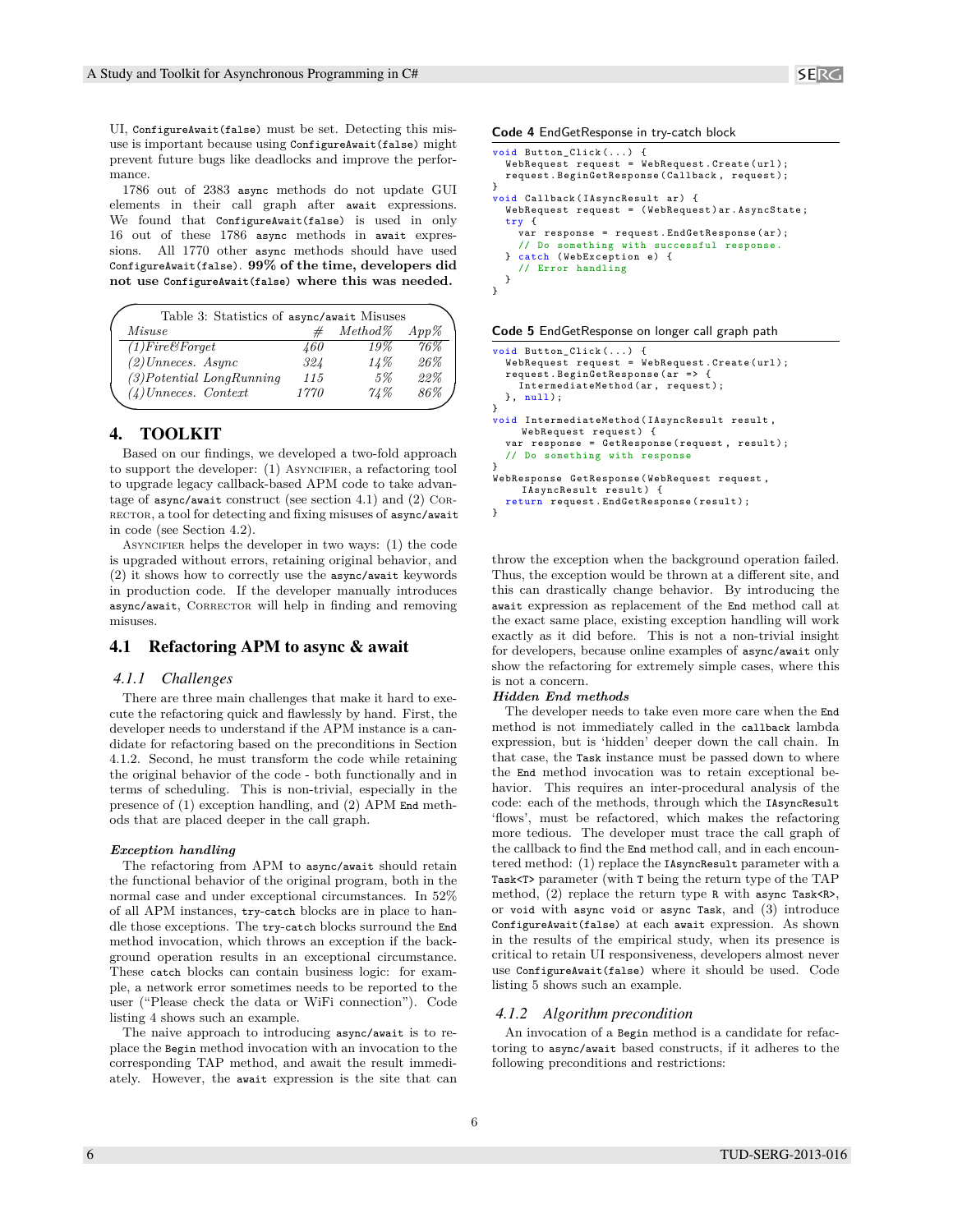**Code 6** Adheres to precondition

```
void Action ( WebRequest request ) {
  request . BeginGetResponse ( asyncResult = > {
     var response = request . EndGetRequest ( asyncResult );
     // Do something with response .
  \}, null):
}
```
**Code 7** Code listing 2 refactored to meet preconditions

```
void GetFromUrl (string url) {
  var request = WebRequest. Create (url);
  request . BeginGetResponse ( asyncResult = > {
    Callback ( asyncResult , request );
  }, null );
}
void Callback ( IAsyncResult ar , WebRequest request ) {
  var response = request. EndGetResponse (ar);
  var stream = response . getResponseStream ();
  var content = stream. ReadAsString();
  Dispatcher . BeginInvoke (() => {
      textBox . Text = content ;
  });
}
```
**P1**: The APM method call must represent an asynchronous operation for which a TAP-based method also exists. Obviously, if the TAP-based method does not exist, the code cannot be refactored.

**P2**: The Begin method invocation statement must be contained in a regular method, i.e, not in a lambda expression or delegate anonymous method. The Begin method will be made async. While it is possible to make lambdas and delegate anonymous methods async, this is considered a bad practice because it usually creates an async void fire & forget method (see Section 3.3.1).

**P3**: The callback argument must be a lambda expression with a body consisting of a block of statements. The call graph of that block must contain an End method invocation that takes the lambda IAsyncResult parameter as argument. This means that the callback must actually end the background operation.

**P4**: In the callback call graph, the IAsyncResult lambda parameter should not be used, except as argument to the End method.

**P5**: The state argument must be a null literal. As the IAsyncResult lambda parameter must be unused, its AsyncState property should be unused as well, so the state argument expression of the Begin method invocation should be null.

**P6**: In the initiating method (the method containing the Begin method invocation), the IAsyncResult return value of the Begin method should not be used, because it is returned by a method invocation that will disappear.

Code listing 6 shows a valid example in the context of these preconditions.

Applying these preconditions to APM instances in realworld applications would restrict the number of APM instances that can be refactored. Fortunately, many instances in other forms can be refactored into this form. Code listing 2 shows an example that fails **P3** and **P5**: the callback argument is a method reference, and the state argument is not null. This instance can be refactored into the code shown in listing 7 by applying the "Introduce Parameter" refactoring to the request variable in the original Callback method.

Based on encountered cases in the analyzed code corpus, we have identified and (partially) implemented several such refactorings in ASYNCIFIER. Examples are  $(1)$  identification of unused state arguments which can be replaced with null (solves violations of **P5**), and (2) rewriting of some callback argument expressions (solves violations of **P3**).

#### *4.1.3 Refactoring APM instances*

ASYNCIFIER detects all Begin method invocations that fulfill the preconditions. It takes the following steps to refactor the APM instance to async/await-based constructs.

#### *Traveling the call graph from APM Begin to End*

First, ASYNCIFIER explores the call graph of the body of the callback lambda expression to find the invocation path to the End invocation. It does a depth-first search of the call graph, by looking up the symbols of any non-virtual method that is encountered. There are two possible scenarios: the End method invocation (1) is placed directly in the lambda expression, or (2) it is found on the call graph of the lambda body in another method's body. Code listing 6 is an example of the first case.

In the second case, ASYNCIFIER identifies three different methods which are on the call graph path: (1) the *initiating method*, the method containing the Begin method invocation, (2) the *result-obtaining method*, the method containing the End method invocation, and (3) *intermediate methods*, the remaining methods on the path. Code listing 7 is an example of the second case. This example is used in the description of the following steps.

#### *Rewriting the initiating method*

In both cases, the initiating method needs to be rewritten. ASYNCIFIER adds the *async* modifier to the signature of the initiating method. It changes the return value is to either *Task* instead of *void*, or *Task<T>* for any other return type *T*.

```
void GetFromUn1(String url) { ... }
```
\n
$$
\parallel
$$

⇓ async Task GetFromUrl ( string url ) { ... }

ASYNCIFIER replaces the Begin method invocation statement with a local variable declaration of a task that is assigned the result of the corresponding TAP method invocation. The parameterized type is the return type of the End method:

```
request . BeginGetResponse (...);
                             ⇓
```

$$
Task < WebResponse > task =
$$

request . GetResponseAsync ();

It then concatenates the statements in the lambda expression body to the body of the initiating method:

```
async Task GetFromUrl (string url) {
  var request = WebRequest . Create ( url );
  var task = request . GetResponseAsync ();
  Callback ( asyncResult , request );
}
```
It replaces the asyncResult lambda parameter reference asyncResult with a reference to the newly declared Task instance.

```
async Task GetFromUrl (string url) {
  var request = WebRequest. Create (url):
  var task = request . GetResponseAsync ();
  Callback (task, request);
}
```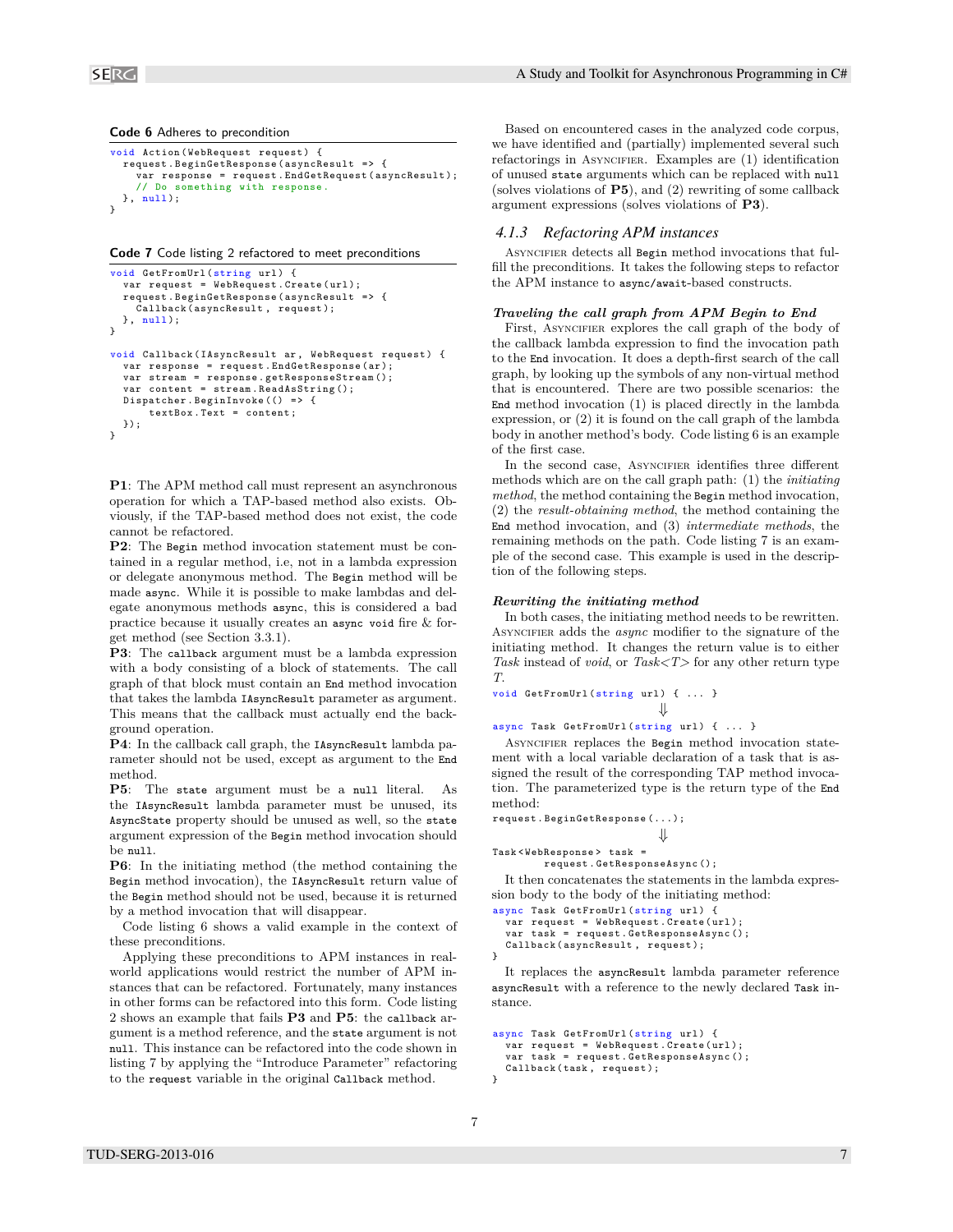**Code 8** TAP- & async/await-based code after refactoring

```
async Task GetFromUrl (string url) {
   .<br>var request = WebRequest.Create(url);
  Task < WebResponse > task = request . GetResponseAsync ();
  Callback (task, request);
}
async Task Callback ( Task < WebResponse > task ,
                        WebRequest request) {
  var response = await task. ConfigureAwait (false);
   var stream = response . getResponseStream ();
var content = stream . ReadAsString ();
  Dispatcher . BeginInvoke (() => {
       text{text}. Text = content;
  });
}
```
#### *Rewriting the result-obtaining method*

ASYNCIFIER updates the signature of the result-obtaining method as follows: (1) it adds the async modifier, (2) it replaces return type void with Task, or any other T with Task<T>, and (3) it replaces the IAsyncResult parameter with Task<R>, with R the return type of the End method. void Callback ( IAsyncResult asyncResult ,

```
WebRequest request) { ... }
                           ⇓
async Task Callback ( Task < WebResponse > task ,
                     WebRequest request) { ... }
```
Then it replaces the End method invocation expression with await task, without capturing the synchronization context:

```
var response = request . EndGetResponse ( asyncResult );
                            ⇓
```
var response = await task. ConfigureAwait (false);

ASYNCIFIER refactors the APM instance into the code shown in listing 8. If the introduction of new variables leads to identifier name clashes, ASYNCIFIER disambiguates the newly introduced names by appending an increasing number to them, i.e., *task1*, *task2*, etc.

#### *Callbacks containing the End call*

If the End method invocation is now in the initiating method, ASYNCIFIER replaces it with an await expression, and the refactoring is complete. The example in Code listing 6 would be completely refactored at this point:

```
void Action ( WebRequest request ) {
  var task = request . GetResponseAsync ();
  var response = await task. ConfigureAwait (false);
  // Do something with response .
}
```
#### *Rewriting intermediate methods*

Intermediate methods must be rewritten if the End method is not invoked in the callback lambda expression body. Asyncifier recursively refactors every method recursively, applying the same steps as for the result-obtaining method. Additionally, at the call site of each method, the reference to the (removed) result parameter is replaced with a reference to the (newly introduced) task parameter.

#### *4.1.4 Retaining original behavior*

It is crucial that the refactored code has the same behavior in terms of scheduling as the original code. With both the Begin method and the TAP method, the asynchronous operation is started. In the APM case, the callback is only executed once the background operation is completed. With async/await, the same *happens-before* relationship exists between the await expression and the statements that follow the await of the Task returned by the TAP method. Because the statements in callbacks are placed after the await expression that pauses execution until completion of the background operation, this timing behavior is preserved.

#### *4.1.5 Implementation limitations*

The set of candidates is restricted by tool limitations related to re-use of Begin or End methods. First, there should not be other call graph paths leading from Begin method call to the target End method, which means so much as that the specific End method invocation must not be shared between multiple Begin invocations. Second, recursion in the callback through another Begin call that references the same callback again is not allowed (essentially, this is also sharing of an End method call). Third, ASYNCIFIER does not support multiple End method invocations that correspond to a single Begin method invocation, for example through the use of branching. However, this case is very rare.

#### 4.2 Corrector

We implemented another tool, CORRECTOR, that detects and corrects common misuses that we explained in RQ4. CORRECTOR gets the project file as an input and automatically corrects the misuses if it finds any without user Although this batch mode works to fix present misuses, it does not prevent users to make mistakes. Hence, CORRECTOR also supports *Quick Fix* mode for Visual Studio. This mode shows a small icon close to the location of the misuse and offers a transformation to fix the problem, similar to the one in Eclipse.

*(1) Fire & Forget methods:* There is no fix that can be automated for this misuse. If fire & forget method is converted to async Task method and is awaited in the caller, it will change the semantics. Therefore, the developer's understanding of code is required to fix these cases.

*(2) Unnecessary async/await methods:* CORRECTOR checks whether async method body has only one await keyword and this await is used for a TAP method call that is the last statement of the method. CORRECTOR does not do this for async void (fire&forget) methods; because if it removes await from the last statement in async void methods, it will silence the exception that can occur in that statement.

To fix these cases, CORRECTOR removes the async from the method identifiers and the await keyword from the TAP method call. The method will return the Task that is the result of TAP method call as shown in the examples of RQ4.

*(3) Long-running operations under async methods:* To detect these operations, CORRECTOR looks up symbols of each method invocation in the bodies of async methods. After getting symbol information, CORRECTOR looks at the other members of the containing class of that symbol to check whether there is an asynchronous version. For instance, if there is an x.Read() method invocation and x is an instance of the Stream class, CORRECTOR looks at the members of the Stream class to see whether there is a ReadAsync method that gets the same parameters and returns Task. By dynamically checking the members, Corrector can also find asynchronous versions not only in the .NET framework but also in third-party libraries.

CORRECTOR also maps corresponding blocking and nonblocking methods which do not follow the Async suffix convention (e.g. Thread.Sleep -> Task.Delay).

Corrector avoids introducing asynchronous operations of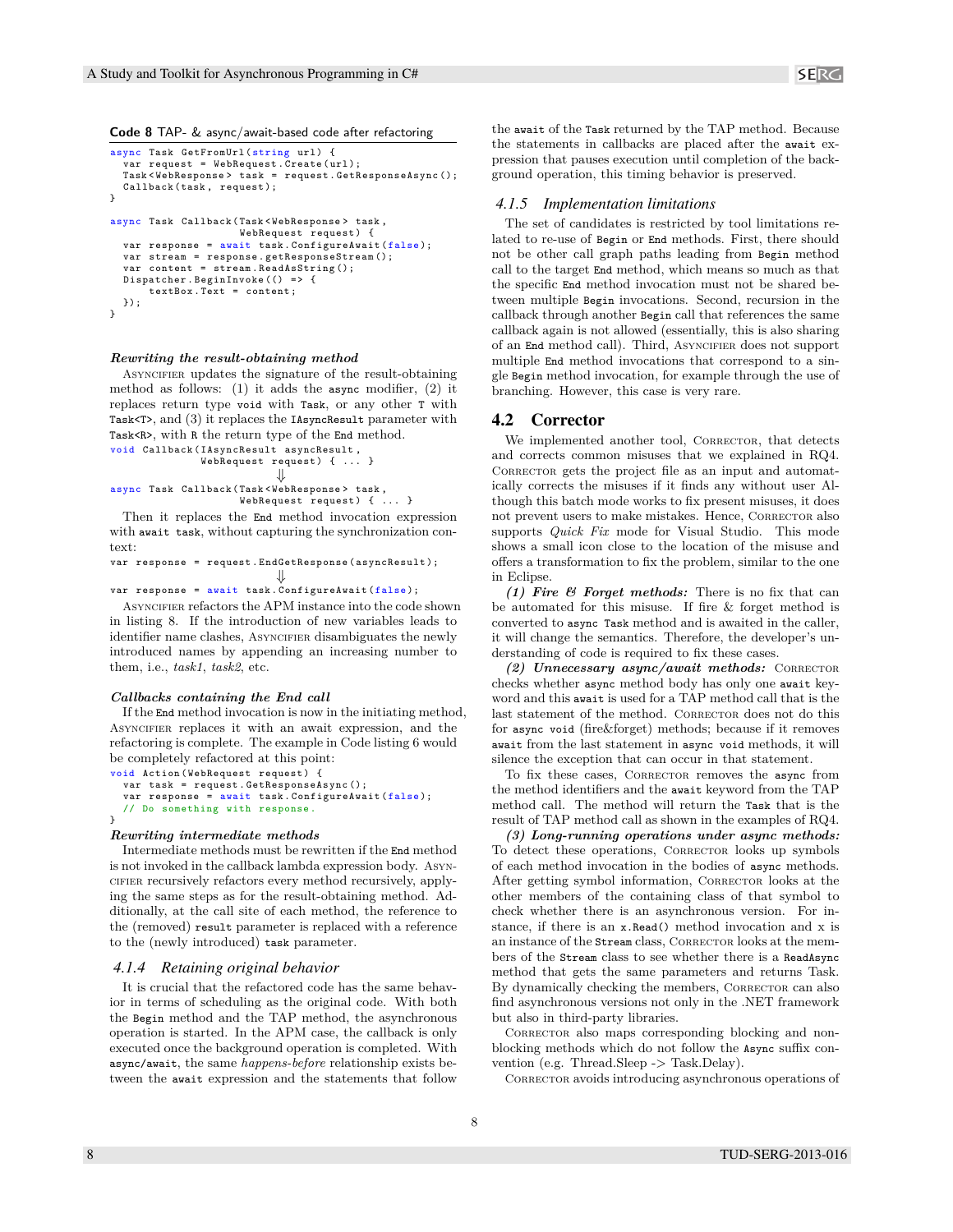file IO operations in loops, as this could result in slower performance than the synchronous version.

After finding the corresponding non-blocking operation, ASYNCIFIER simply replaces the invocation with the new operation and makes it await'ed.

*(4) Unnecessarily capturing context:* CORRECTOR checks whether there is a statement that access a GUI element (read or write) in the call graph of async method. It inspects every object's symbol if the symbol is from System.Windows or Microsoft.Phone namespaces. All GUI elements are in these namespaces; but all constructs in these namespaces are not GUI elements. It makes our analysis conservative.

If CORRECTOR does not find any GUI element access after await points in async methods, it simply puts ConfigureAwait(false) as following TAP calls. Even though it is enough to put ConfigureAwait for one TAP call in the async method, it is good practice to put it for every TAP call in the async methods.

# 5. EVALUATION

#### 5.1 Quantitative

To evaluate the usefulness of ASYNCIFIER and CORRECTOR we answer the following questions by using our code corpus: **EQ1: Are they applicable?**

We executed ASYNCIFIER over our code corpus. After each transformation, ASYNCIFIER compiled the app in-memory and checked whether compilation errors were introduced. 54% of the 1245 APM instances adhere to the preconditions set in section 4.1.2, which were all successfully refactored. By manually checking 10% of all transformed instances, randomly sampled, we verified that ASYNCIFIER refactors APM instances correctly. In the 46% of unsupported APM instances, ASYNCIFIER does not touch the original program.

The two main causes for unsuccessful refactorings are (1) instances that do not adhere to preconditions, and (2) tool limitations. The former consist mostly of instances that can not be refactored because of fundamental limitations of the algorithm. Examples are callback expressions that reference a field delegate, or APM End methods that are hidden behind interface implementations (both violations of precondition **P3**). The latter consist of the examples given in section 4.1.5.

We also applied CORRECTOR to the full corpus. All instances of type 2, 3, and 4 misuses were corrected automatically.

#### **EQ2: What is the impact of refactoring on code?**

ASYNCIFIER touches 28.9 lines on average per refactoring. It shows that these refactorings need automation support because they touch many lines of code.

CORRECTOR touches one line per each misuse of type  $(3)$ and (4) in Section 4.2. It touches 2 or 3 lines per each misuse of type (2); 2.1 lines on average.

#### **EQ3: Is the tool efficient?**

For ASYNCIFIER, the average time needed to refactor one instance is 508ms rendering ASYNCIFIER suitable for an interactive refactoring mode in an IDE.

Because the detection and fixing of type (2) and (3) misuses is straightforward, we did not measure the execution time. However, detecting type (4) misuse is expensive, as it requires inspection of the call graph of the async method. We found that analyzing one async method for this misuse takes on average 47ms. This shows that CORRECTOR can be used interactively in an IDE, even for type (4) misuse.

# 5.2 Qualitative evaluation

To further evaluate the usefulness in practice, we identified the 10 most recently updated apps that have APM instances. We applied ASYNCIFIER ourselves, and offered the modifications to the original developers as a patch via a pull request.<sup>1</sup> 9 out of 10 developers responded, and accepted each one of our 28 refactorings.

We received very positive feedback on these pull requests. One developer would like to have the tool available right now: "I'll look forward to the release of that refactoring tool, it seems to be really useful." [33] The developer of phoneguitartab [4] said that he had "been thinking about replacing all asynchronous calls [with] new async/await style code". This illustrates the demand for tool support for the refactoring from APM to async/await.

For CORRECTOR, we selected the 10 most recently updated apps for all type (2) and (3) misuses. We did not especially select  $10$  apps for the type  $(4)$  misuse; but Corrector did fix this misuse in the selected apps. In total, we selected 19 apps because one app had both type (2) and (3). Developers of 18 apps replied and accepted our all patches, corresponding to 149 instances of type (2), 38 instances of type (3), and 98 instances of type (4) misuses. In total 18 apps accepted 285 instances of CORRECTOR transformation.

Response to the fixes that removed unnecessary async/await keywords was similarly positive. One developer pointed out that he missed several unnecessary async/await instances that CORRECTOR detected: "[...] I normally try to take the same minimizing approach, though it seems I missed these." [32] The developer of SoftbuildData [6] experienced performance improvements after removing unnecessary async/await: "[...] performance has been improved to 28 milliseconds from 49 milliseconds." Again, these illustrate the need for tools that support the developer in finding problems in the use of async/await.

Furthermore, the developer of the playerframework [5] said that they missed the misuses because the particular code was ported from old asynchronous idioms. It demonstrates the need for ASYNCIFIER as it can help a developer to upgrade his or her code, without introducing incorrect usage of async/await.

# 6. DISCUSSION

# 6.1 Implications

Our study has practical implications for *developers*, *researchers*, and *language and library designers*.

*Developers* learn a new programming construct through both positive and negative examples. Robillard and De-Line [35] study what makes large APIs hard to learn and conclude that one of the important factors is the lack of usage examples. We provide hundreds of real-world examples of all asynchronous idioms on http://LearnAsync. net/. Because developers might need to inspect the whole source file or project to understand the example, we also link to highlighted source files on GitHub [39]. We also provide negative examples anonymously, without giving app names.

*Language and library designers* can learn which constructs and idioms are embraced by developers, and which ones are

 $^1\mathrm{All}$  patches can be found on our web site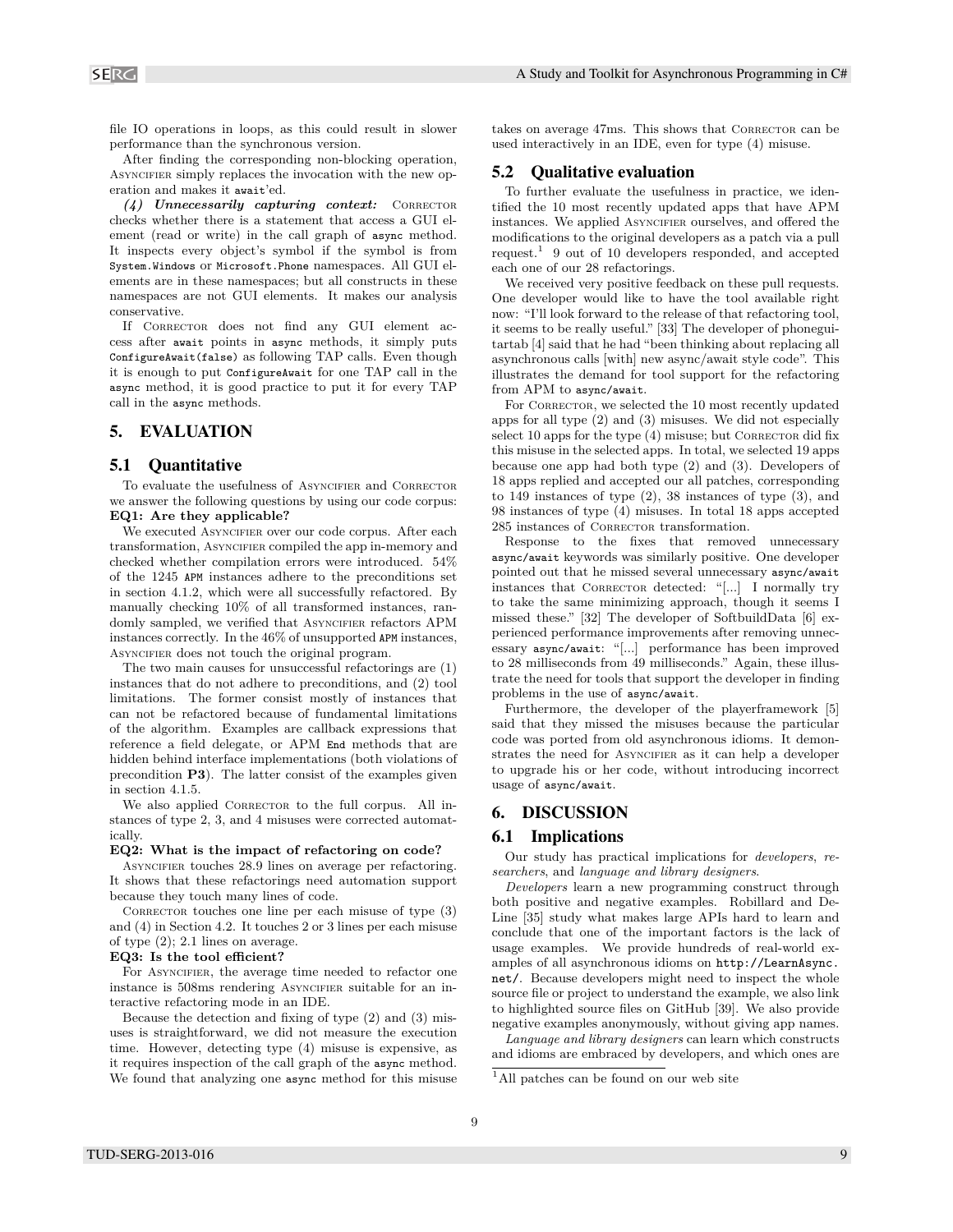tedious to use or error-prone. Because some other major languages have plans to introduce similar constructs for asynchronous programming, this first study can guide them to an improved design of similar language constructs for their languages. For instance, capturing the context might not be the default: developers are very likely to forget to use ConfigureAwait(false).

*Tool vendors* can take advantage of our findings on async/await misuse. IDEs such as Visual Studio should have built-in quick fixes (similar to ours) to prevent users from introducing misuse. For instance, if developers introduce a fire & forget method, the IDE should give a warning unless the method is the top level event handler.

*Researchers* in the refactoring community can use our findings to target future research. For example, as we see from Table 1, the usage of Task jumped to 8% from 1% in WP8. This calls for work on a tool that converts old asynchronous idioms of CPU-bound computations (e.g. Thread) to new idioms (e.g. Task).

# 6.2 Threats to Validity

*Internal:* Is there something inherent to how we collect and analyze the usage that could skew the accuracy of our results? First, the study is only focusing on static usage of asynchronous constructs, but one use of a construct (i.e., a call site) could correspond to a large percentage of execution time, making it a very asynchronous program. Likewise, the opposite could be true. However, we are interested in the developer's view of writing, understanding, maintaining, evolving the code, not on the performance tools' view of the code (i.e., how much of the total running time is spent in asynchronous code). For our purposes, static analysis is much more appropriate.

*External:* Are the results representative? First, despite the fact that our corpus contains only open source apps, the 1378 apps span a wide domain, from games, social networking, and office productivity to image processing and third party libraries. They are developed by different teams with 3376 contributors from a large and varied community. Our code corpus contains all windows phone apps from GitHub and Codeplex without doing any random sampling or selection. While we answer our research questions for the Windows Phone ecosystem, we expect they can cross the boundary from mobile to any platform written in  $C#$  (e.g. desktop, web). Asynchronous programming is similar on those platforms: developers have access to the same async/await language constructs, and similar APIs.

*Reliability:* Are our empirical study and evaluation reliable? A detailed description of our results with fine-grained reports are available online.

Because we used an internal version of Microsoft's Roslyn, we had to sign an NDA, which prohibits us from releasing the binaries of any tool using it (AsyncAnalyzer, Asynci-FIER, and CORRECTOR). We will be able to publish the tools based on a public release that we expect by late Fall '13.

### 6.3 Future Work

Our study was limited to apps targeting the Windows Phone platform. However, we believe that the tools can also be used for apps targeting other  $C#$  platforms, such as desktop, web (ASP.NET) and console apps. Future work would entail a study of asynchronous programming on those platforms similar to the one presented in this paper.

The refactoring tool that replaces APM instances with async/await-based code has several limitations, as mentioned in section 4.1.5. We plan to remove those limitations, and we expect to be able to show that the success rate of the refactoring tool will increase to 65%.

As soon as there is a publicly available version of Roslyn, we plan to update and release all the now-unreleased tools.

# 7. RELATED WORK

**Empirical Studies:** There are several empirical studies [9, 20, 26, 29] on the usage of libraries or programing language constructs. To the best of our knowledge, there is no empirical study on asynchronous constructs and language constructs for asynchronous programming.

We have previously conducted an empirical study [28] on how developers from thousands of open source projects use Microsoft's Parallel Libraries. There is a small intersection between asynchronous and parallel libraries: only Thread, Task, and ThreadPool constructs. In this paper, we studied these three constructs as 3 of 5 different approaches for asynchronous CPU-bound computations.

**Refactoring Tools:**, Traditionally, refactoring tools have been used to improve the design of sequential programs. There are a few refactoring tools that specifically target concurrency. We have used refactoring [13, 14] to retrofit parallelism into sequential applications via concurrent libraries. In the same spirit, Wloka et al. present a refactoring for replacing global state with thread local state [40]. Schafer et al. present Relocker [36], a refactoring tool that lets programmers replace usages of Java built-in locks with more flexible locks. Gyori et al. present Lambdaficator [21], that refactors existing Java code to use lambda expressions to enable parallelism.

To the best of our knowledge, there is no refactoring tool that specifically targets asynchronous programming. In industry, ReSharper is a well-known refactoring tool, but it does not support async/await-specific refactorings [34]. Our refactoring helps developer design responsive apps, which is the area never explored so far [12].

# 8. CONCLUSION

Because responsiveness is very important on mobile devices, asynchronous programming is already a first-class citizen in modern programming environments. However, the empirical research community and tool vendors have not yet similarly embraced it.

Our large-scale empirical study of Windows Phone apps provides insight into how developers use asynchronous programming. We have discovered that developers make many mistakes when manually introducing asynchronous programming based on the modern  $C#$  language features async/await. We provide a toolkit to support developers in preventing and curing these mistakes. Our toolkit (1) safely refactors legacy callback-based asynchronous code to async/await, (2) detects and fixes existing errors, and (3) prevents introduction of new errors. Evaluation of the toolkit shows that it is highly applicable, and developers already find the transformations very useful and are looking forward to using our toolkit.

We hope that our study motivates other follow-up studies to fully understand the state of the art in asynchronous programming.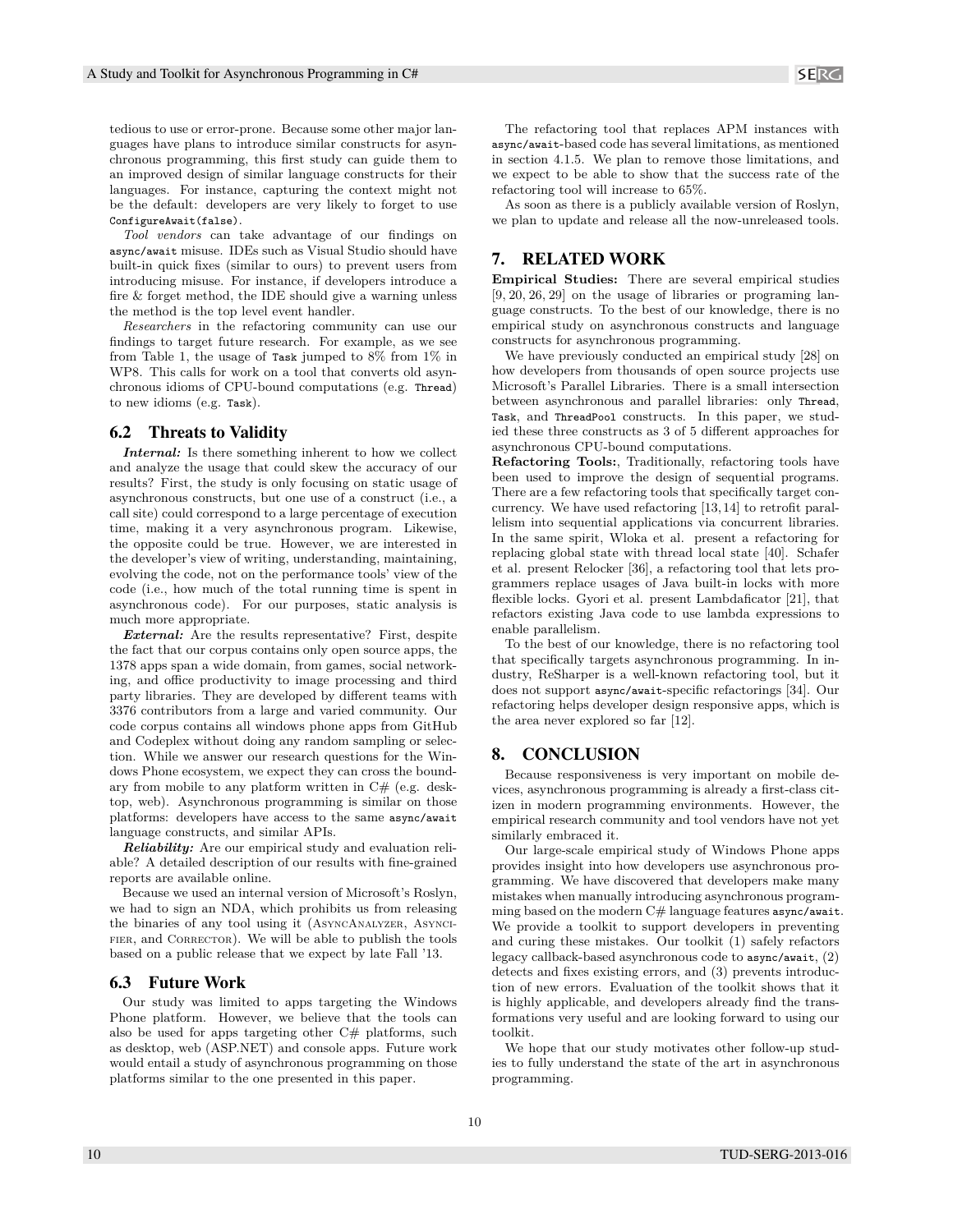# 9. REFERENCES

- [1] J. Albahari and B. Albahari. *CSharp 5.0 in a Nutshell: The Definitive Reference*. O'Reilly Media, 2012.
- [2] Adsclient App. August'13, https://github.com/roelandmoors/adsclient.
- [3] Cimbalino-Phone-Toolkit App. August'13, https: //github.com/Cimbalino/Cimbalino-Phone-Toolkit.
- [4] Phoneguitartab App. August'13, http://phoneguitartab.codeplex.com/.
- [5] Playerframework App. August'13, http://playerframework.codeplex.com/.
- [6] Softbuild.Data App. August'13, https://github.com/CH3COOH/Softbuild.Data.
- [7] Scala Async. August'13, http: //docs.scala-lang.org/sips/pending/async.html.
- [8] Gavin Bierman, Claudio Russo, Geoffrey Mainland, Erik Meijer, and Mads Torgersen. Pause n Play: Formalizing Asynchronous CSharp. In James Noble, editor, *ECOOP 2012 Object-Oriented Programming SE - 12*, volume 7313 of *Lecture Notes in Computer Science*, pages 233–257. Springer Berlin Heidelberg, 2012.
- [9] Oscar Callaú, Romain Robbes, Éric Tanter, and David Röthlisberger. How developers use the dynamic features of programming languages. In *Proceeding of the 8th working conference on Mining software repositories - MSR '11*, page 23, New York, New York, USA, May 2011. ACM Press.
- [10] WPCollector Source Code. August'13, https://github.com/semihokur/wpcollector.
- [11] CodePlex. August'13, http://codeplex.com.
- [12] Danny Dig. A Refactoring Approach to Parallelism. *IEEE Software*, 28(1):17–22, January 2011.
- [13] Danny Dig, John Marrero, and Michael D. Ernst. Refactoring sequential Java code for concurrency via concurrent libraries. In *2009 IEEE 31st International Conference on Software Engineering*, pages 397–407. IEEE, May 2009.
- [14] Danny Dig, Mihai Tarce, Cosmin Radoi, Marius Minea, and Ralph Johnson. Relooper. In *Proceeding of the 24th ACM SIGPLAN conference companion on Object oriented programming systems languages and applications - OOPSLA '09*, page 793, New York, New York, USA, October 2009. ACM Press.
- [15] Indulged flickr App. August'13, https://github.com/powerytg/indulged-flickr.
- [16] Windows Forms. August'13, http://msdn.microsoft. com/en-us/library/dd30h2yb.aspx.
- [17] Windows Presentation Foundation. August'13, http://msdn.microsoft.com/en-us/library/ ms754130.aspx.
- [18] Gartner. August'13, http://www.gartner.com/newsroom/id/2153215.
- [19] Github. August'13, https://github.com.
- [20] Mark Grechanik, Collin McMillan, Luca DeFerrari, Marco Comi, Stefano Crespi, Denys Poshyvanyk, Chen Fu, Qing Xie, and Carlo Ghezzi. An empirical investigation into a large-scale Java open source code repository. In *Proceedings of the 2010 ACM-IEEE International Symposium on Empirical Software Engineering and Measurement - ESEM '10*, page 1,

New York, New York, USA, September 2010. ACM Press.

- [21] Alex Gyori, Lyle Franklin, Danny Dig, and Jan Lahoda. Crossing the gap from imperative to functional programming through refactoring. In *Proceedings of the 2013 9th Joint Meeting on Foundations of Software Engineering - ESEC/FSE 2013*, page 543, New York, New York, USA, August 2013. ACM Press.
- [22] Best Practices in Asynchronous Programming. August'13, http://msdn.microsoft.com/en-us/ magazine/jj991977.aspx.
- [23] iRacerMotionControl App. August'13, https: //github.com/lanceseidman/iRacer\_MotionControl.
- [24] Oracle JavaAWT. August'13, http://docs.oracle.com/javase/7/docs/api/java/ awt/package-summary.html.
- [25] Oracle JavaSwing. August'13, http://docs.oracle. com/javase/7/docs/technotes/guides/swing/.
- [26] Siim Karus and Harald Gall. A study of language usage evolution in open source software. In *Proceeding of the 8th working conference on Mining software repositories - MSR '11*, page 13, New York, New York, USA, May 2011. ACM Press.
- [27] Survival of the Forgest. August'13, http://redmonk. com/sogrady/2011/06/02/blackduck-webinar/.
- [28] Semih Okur and Danny Dig. How do developers use parallel libraries? In *Proceedings of the ACM SIGSOFT 20th International Symposium on the Foundations of Software Engineering - FSE '12*, page 1, New York, New York, USA, November 2012. ACM Press.
- [29] Chris Parnin, Christian Bird, and Emerson Murphy-Hill. Adoption and use of Java generics. *Empirical Software Engineering*, December 2012.
- [30] Microsoft Asynchronous Programming Patterns. August'13, http://msdn.microsoft.com/en-us/ library/jj152938.aspx.
- [31] The Roslyn Project. August'13, http://msdn.microsoft.com/en-us/hh500769.
- [32] Cimbalino Pull Request. August'13, https://github. com/Cimbalino/Cimbalino-Phone-Toolkit/pull/21.
- [33] OCell Pull Request. August'13, https://github.com/gjulianm/Ocell/pull/27.
- [34] ReSharper. August'13, http://www.jetbrains.com/resharper/.
- [35] Martin P. Robillard and Robert DeLine. A field study of API learning obstacles. *Empirical Software Engineering*, 16(6):703–732, December 2010.
- [36] Max Schäfer, Manu Sridharan, Julian Dolby, and Frank Tip. Refactoring Java programs for flexible locking. In *Proceeding of the 33rd international conference on Software engineering - ICSE '11*, page 71, New York, New York, USA, May 2011. ACM Press.
- [37] Windows Store. August'13, http://www.windowsphone.com/en-us/store.
- [38] Don Syme, Tomas Petricek, and Dmitry Lomov. The F# asynchronous programming model. In *Proceedings of the 13th international conference on Practical*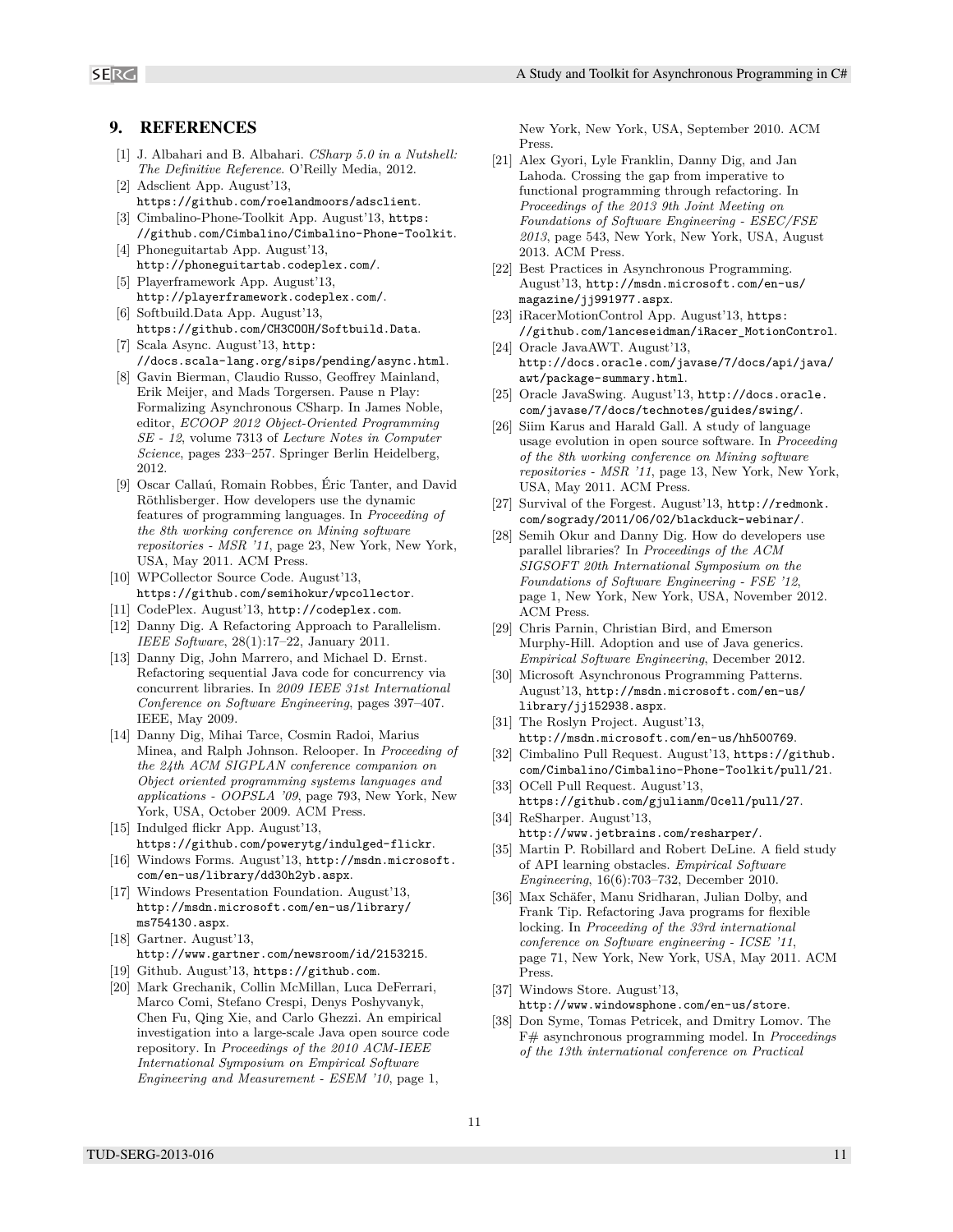*aspects of declarative languages*, PADL'11, pages 175–189, Berlin, Heidelberg, 2011. Springer-Verlag.

[39] Our Companion Website. August'13, http://learnasync.net.

[40] Jan Wloka, Manu Sridharan, and Frank Tip. Refactoring for reentrancy. In *Proceedings of the 7th joint meeting of the European software engineering conference and the ACM SIGSOFT symposium on The foundations of software engineering on European software engineering conference and foundations of software engineering symposium - E*, page 173, New York, New York, USA, August 2009. ACM Press.

12